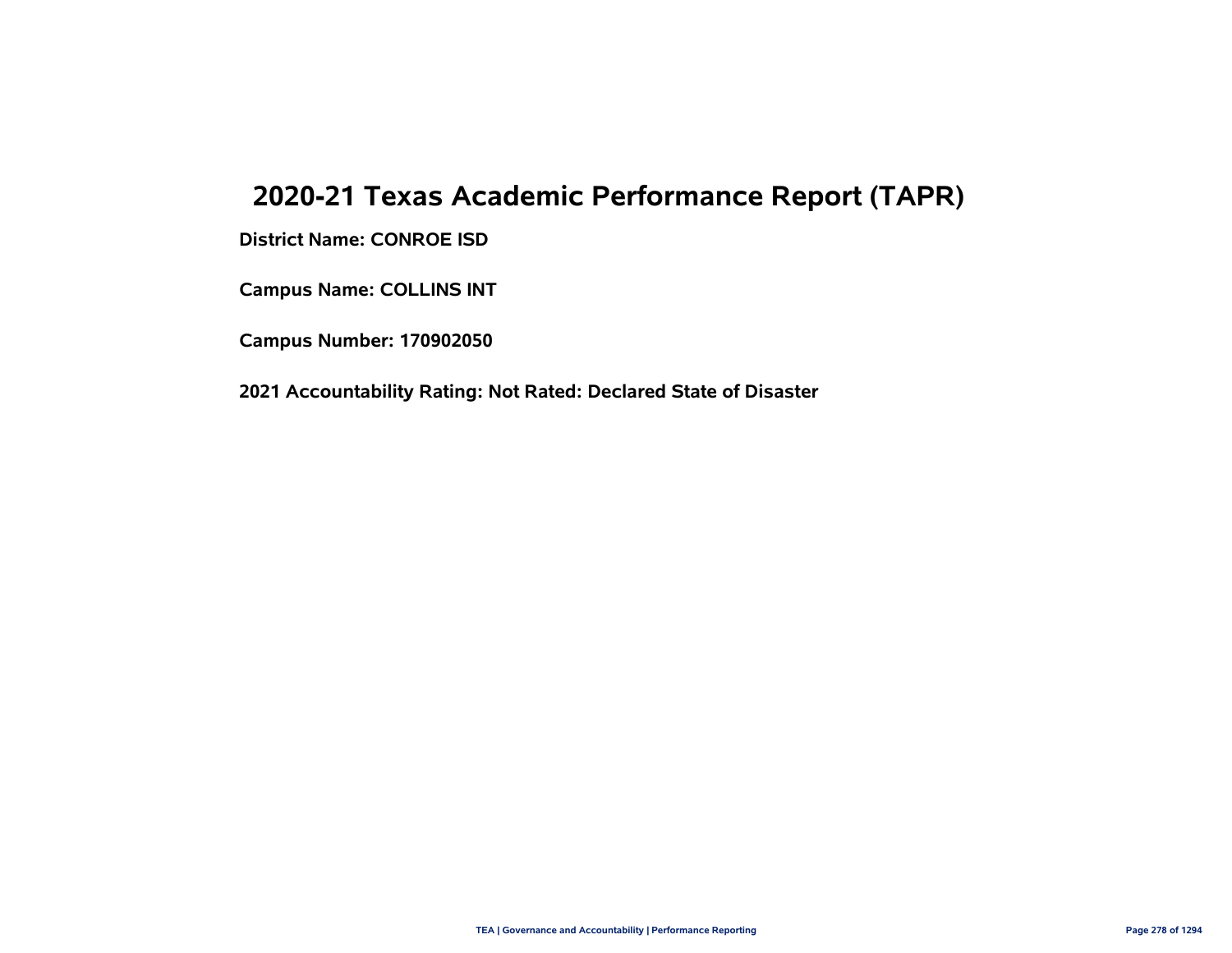**This page is intentionally blank.**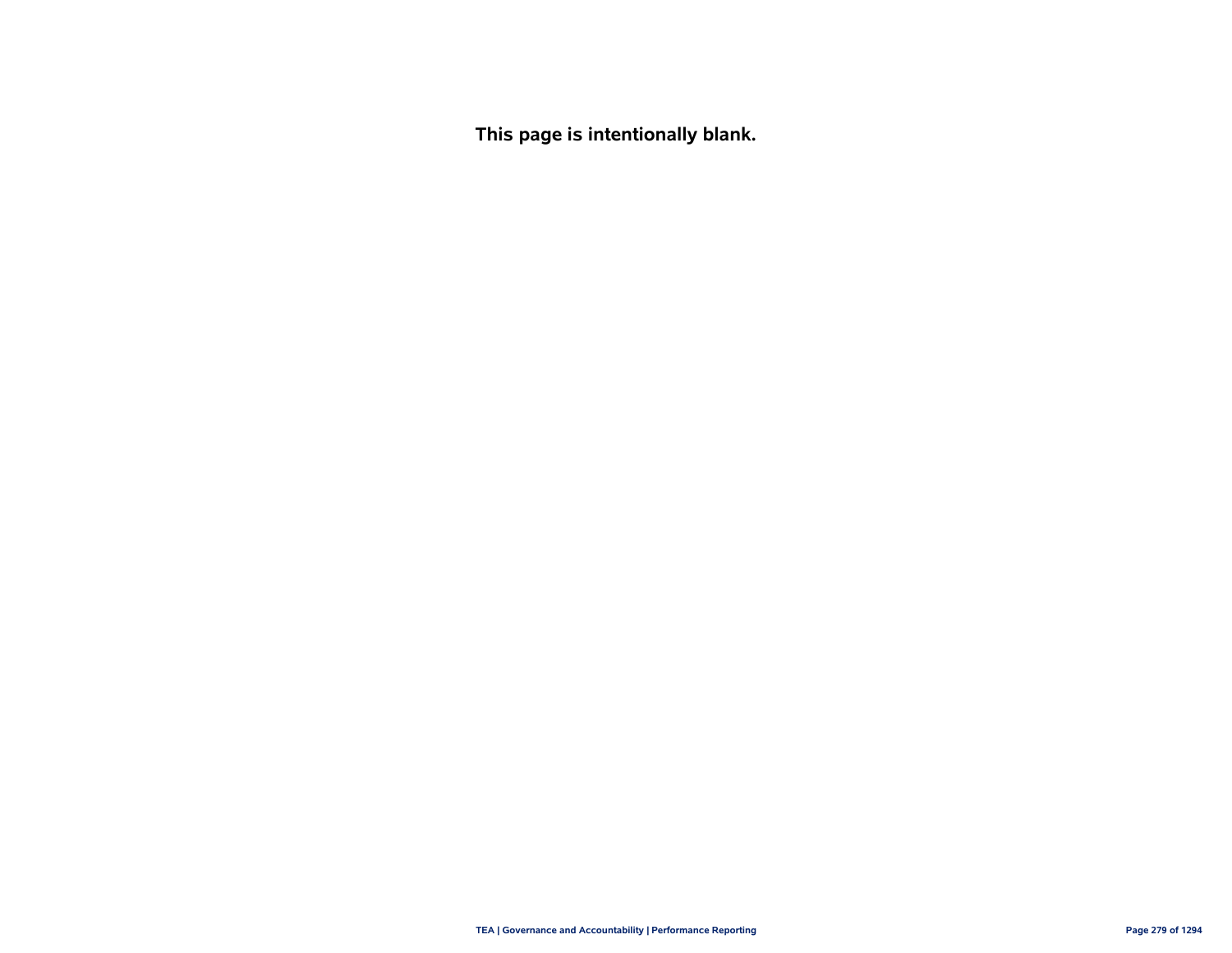# Texas Education Agency **2020-21 STAAR Performance (TAPR) COLLINS INT (170902050) - CONROE ISD - MONTGOMERY COUNTY**

Due to the cancellation of spring 2020 STAAR, 2021 and 2019 STAAR data are shown.

|                                       |               |     |     |     |                                                                         |     |     |                 |          |                          | Two                      |                      |                                        |       | Non-  |      | EB/EL<br>(Current                                                                                                                     |
|---------------------------------------|---------------|-----|-----|-----|-------------------------------------------------------------------------|-----|-----|-----------------|----------|--------------------------|--------------------------|----------------------|----------------------------------------|-------|-------|------|---------------------------------------------------------------------------------------------------------------------------------------|
|                                       | <b>School</b> |     |     |     | <b>African</b>                                                          |     |     | <b>American</b> |          | <b>Pacific</b>           | <b>or</b><br><b>More</b> | <b>Special</b><br>Ed | <b>Special Continu- Continu-</b><br>Ed | ously | ously | Econ | $\&$                                                                                                                                  |
|                                       |               |     |     |     |                                                                         |     |     |                 |          |                          |                          |                      |                                        |       |       |      | Year State District Campus American Hispanic White Indian Asian Islander Races (Current) (Former) Enrolled Enrolled Disadv Monitored) |
|                                       |               |     |     |     | STAAR Performance Rates by Tested Grade, Subject, and Performance Level |     |     |                 |          |                          |                          |                      |                                        |       |       |      |                                                                                                                                       |
| Grade 5 Reading+                      |               |     |     |     |                                                                         |     |     |                 |          |                          |                          |                      |                                        |       |       |      |                                                                                                                                       |
| At Approaches Grade Level or<br>Above | 2021          | 73% | 81% | 93% | 89%                                                                     | 92% | 93% | $\ast$          | 97%      |                          | * 100%                   | 50%                  | 100%                                   | 94%   | 91%   | 83%  | 100%                                                                                                                                  |
|                                       | 2019          | 86% | 89% | 98% | 96%                                                                     | 97% | 98% |                 | $*100\%$ | ٠                        | 100%                     | 74%                  | 100%                                   | 98%   | 97%   | 93%  | 89%                                                                                                                                   |
| At Meets Grade Level or Above         | 2021          | 46% | 58% | 81% | 68%                                                                     | 71% | 84% | $\ast$          | 87%      | $\ast$                   | 88%                      | 40%                  | 100%                                   | 85%   | 68%   | 64%  | 91%                                                                                                                                   |
|                                       | 2019          | 54% | 61% | 81% | 70%                                                                     | 78% | 82% | *               | 92%      | $\overline{a}$           | 83%                      | 32%                  | 75%                                    | 84%   | 73%   | 60%  | 68%                                                                                                                                   |
| At Masters Grade Level                | 2021          | 30% | 43% | 64% | 53%                                                                     | 58% | 65% | *               | 71%      | $\ast$                   | 65%                      | 10%                  | 92%                                    | 67%   | 51%   | 43%  | 59%                                                                                                                                   |
|                                       | 2019          | 29% | 38% | 58% | 48%                                                                     | 52% | 58% | $\ast$          | 71%      |                          | 67%                      | 16%                  | 63%                                    | 61%   | 49%   | 40%  | 37%                                                                                                                                   |
| <b>Grade 5 Mathematics+</b>           |               |     |     |     |                                                                         |     |     |                 |          |                          |                          |                      |                                        |       |       |      |                                                                                                                                       |
| At Approaches Grade Level or<br>Above | 2021          | 70% | 83% | 95% | 85%                                                                     | 92% | 96% | $\ast$          | 97%      | $\ast$                   | 100%                     | 70%                  | 100%                                   | 96%   | 91%   | 85%  | 100%                                                                                                                                  |
|                                       | 2019          | 90% | 93% | 99% | 100%                                                                    | 98% | 99% |                 | * 100%   |                          | 100%                     | 95%                  | 100%                                   | 99%   | 100%  | 98%  | 95%                                                                                                                                   |
| At Meets Grade Level or Above         | 2021          | 44% | 62% | 80% | 60%                                                                     | 81% | 80% | $\ast$          | 89%      | $\ast$                   | 82%                      | 35%                  | 75%                                    | 83%   | 68%   | 54%  | 95%                                                                                                                                   |
|                                       | 2019          | 58% | 68% | 80% | 65%                                                                     | 76% | 82% | $\ast$          | 96%      |                          | 75%                      | 21%                  | 88%                                    | 85%   | 68%   | 60%  | 79%                                                                                                                                   |
| At Masters Grade Level                | 2021          | 25% | 41% | 61% | 40%                                                                     | 45% | 65% | $\ast$          | 79%      | $\ast$                   | 59%                      | 20%                  | 58%                                    | 65%   | 47%   | 42%  | 68%                                                                                                                                   |
|                                       | 2019          | 36% | 47% | 63% | 30%                                                                     | 60% | 65% | ∗               | 83%      |                          | 67%                      | 11%                  | 63%                                    | 68%   | 51%   | 40%  | 68%                                                                                                                                   |
| <b>Grade 5 Science</b>                |               |     |     |     |                                                                         |     |     |                 |          |                          |                          |                      |                                        |       |       |      |                                                                                                                                       |
| At Approaches Grade Level or<br>Above | 2021          | 62% | 79% | 95% | 83%                                                                     | 94% | 96% | $\ast$          | 95%      |                          | $-100%$                  | 70%                  | 100%                                   | 94%   | 96%   | 82%  | 95%                                                                                                                                   |
|                                       | 2019          | 75% | 85% | 96% | 87%                                                                     | 90% | 98% |                 | $*100%$  |                          | 92%                      | 72%                  | 100%                                   | 97%   | 93%   | 81%  | 89%                                                                                                                                   |
| At Meets Grade Level or Above         | 2021          | 31% | 51% | 74% | 44%                                                                     | 65% | 80% |                 | 71%      | $\overline{\phantom{a}}$ | 82%                      | 40%                  | 92%                                    | 80%   | 57%   | 47%  | 77%                                                                                                                                   |
|                                       | 2019          | 49% | 64% | 82% | 57%                                                                     | 73% | 85% |                 | 92%      | $\overline{\phantom{a}}$ | 92%                      | 28%                  | 88%                                    | 88%   | 66%   | 52%  | 63%                                                                                                                                   |
| At Masters Grade Level                | 2021          | 13% | 26% | 47% | 28%                                                                     | 32% | 49% |                 | 63%      |                          | 59%                      | 15%                  | 67%                                    | 52%   | 30%   | 27%  | 36%                                                                                                                                   |
|                                       | 2019          | 24% | 38% | 63% | 35%                                                                     | 54% | 66% | ∗               | 83%      | $\overline{\phantom{0}}$ | 67%                      | 11%                  | 75%                                    | 68%   | 50%   | 38%  | 58%                                                                                                                                   |
| <b>Grade 6 Reading</b>                |               |     |     |     |                                                                         |     |     |                 |          |                          |                          |                      |                                        |       |       |      |                                                                                                                                       |
| At Approaches Grade Level or<br>Above | 2021          | 62% | 78% | 93% | 88%                                                                     | 93% | 92% | $\ast$          | 97%      | $\ast$                   | 100%                     | 47%                  | 100%                                   | 94%   | 89%   | 81%  | 90%                                                                                                                                   |
|                                       | 2019          | 68% | 78% | 94% | 82%                                                                     | 90% | 96% | $\ast$          | 95%      |                          | 100%                     | 65%                  | 100%                                   | 96%   | 89%   | 80%  | 85%                                                                                                                                   |
| At Meets Grade Level or Above         | 2021          | 32% | 50% | 75% | 56%                                                                     | 67% | 79% | *               | 76%      | $\ast$                   | 71%                      | 12%                  | 83%                                    | 77%   | 66%   | 59%  | 66%                                                                                                                                   |
|                                       | 2019          | 37% | 51% | 76% | 65%                                                                     | 68% | 79% | $\ast$          | 79%      |                          | 93%                      | 35%                  | 79%                                    | 82%   | 64%   | 50%  | 50%                                                                                                                                   |
| At Masters Grade Level                | 2021          | 15% | 27% | 44% | 19%                                                                     | 44% | 45% | *               | 55%      | $\ast$                   | 29%                      | 6%                   | 50%                                    | 46%   | 35%   | 30%  | 31%                                                                                                                                   |
|                                       | 2019          | 18% | 28% | 50% | 47%                                                                     | 36% | 52% |                 | 62%      |                          | 64%                      | 13%                  | 50%                                    | 54%   | 40%   | 30%  | 32%                                                                                                                                   |
| <b>Grade 6 Mathematics</b>            |               |     |     |     |                                                                         |     |     |                 |          |                          |                          |                      |                                        |       |       |      |                                                                                                                                       |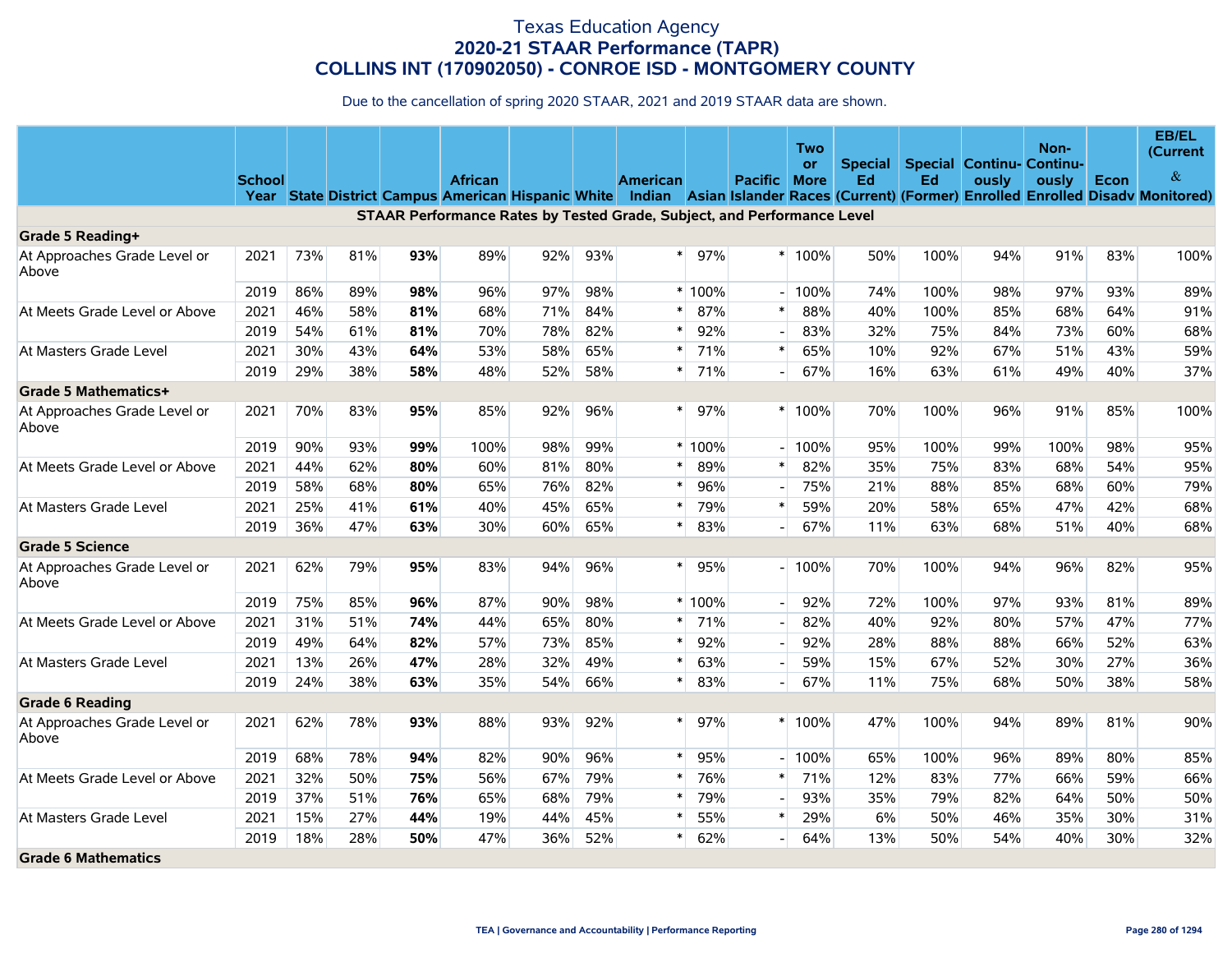# Texas Education Agency **2020-21 STAAR Performance (TAPR) COLLINS INT (170902050) - CONROE ISD - MONTGOMERY COUNTY**

Due to the cancellation of spring 2020 STAAR, 2021 and 2019 STAAR data are shown.

|                                       |               |     |     |     |                |     |     |                 |         |                | Two               |                 |      |                                           | Non-  |      | EB/EL<br>(Current                                                                                                                |
|---------------------------------------|---------------|-----|-----|-----|----------------|-----|-----|-----------------|---------|----------------|-------------------|-----------------|------|-------------------------------------------|-------|------|----------------------------------------------------------------------------------------------------------------------------------|
|                                       | <b>School</b> |     |     |     | <b>African</b> |     |     | <b>American</b> |         | <b>Pacific</b> | or<br><b>More</b> | Special  <br>Ed | Ed   | <b>Special Continu- Continu-</b><br>ously | ously | Econ | $\&$                                                                                                                             |
|                                       | Year          |     |     |     |                |     |     |                 |         |                |                   |                 |      |                                           |       |      | State District Campus American Hispanic White Indian Asian Islander Races (Current) (Former) Enrolled Enrolled Disadv Monitored) |
| At Approaches Grade Level or<br>Above | 2021          | 68% | 87% | 95% | 88%            | 97% | 94% | $\ast$          | 97%     |                | $*100\%$          | 47%             | 100% | 97%                                       | 89%   | 89%  | 90%                                                                                                                              |
|                                       | 2019          | 81% | 89% | 97% | 88%            | 95% | 98% |                 | $*100%$ |                | 100%              | 83%             | 93%  | 98%                                       | 95%   | 91%  | 94%                                                                                                                              |
| At Meets Grade Level or Above         | 2021          | 36% | 63% | 86% | 56%            | 84% | 86% |                 | 94%     | *              | 100%              | 18%             | 100% | 88%                                       | 76%   | 73%  | 86%                                                                                                                              |
|                                       | 2019          | 47% | 63% | 82% | 59%            | 74% | 86% |                 | 90%     |                | 93%               | 43%             | 86%  | 87%                                       | 72%   | 65%  | 60%                                                                                                                              |
| At Masters Grade Level                | 2021          | 15% | 37% | 57% | 38%            | 53% | 56% |                 | 76%     | $\ast$         | 65%               | 6%              | 83%  | 58%                                       | 51%   | 32%  | 52%                                                                                                                              |
|                                       | 2019          | 21% | 37% | 61% | 47%            | 54% | 61% | $\ast$          | 77%     |                | 79%               | 30%             | 57%  | 63%                                       | 56%   | 35%  | 31%                                                                                                                              |
| <b>All Grades All Subjects</b>        |               |     |     |     |                |     |     |                 |         |                |                   |                 |      |                                           |       |      |                                                                                                                                  |
| At Approaches Grade Level or<br>Above | 2021          | 67% | 81% | 94% | 87%            | 94% | 94% | 86%             | 97%     |                | $*100\%$          | 57%             | 100% | 95%                                       | 91%   | 84%  | 94%                                                                                                                              |
|                                       | 2019          | 78% | 85% | 97% | 91%            | 94% | 98% | 100%            | 99%     |                | 98%               | 77%             | 98%  | 98%                                       | 94%   | 89%  | 90%                                                                                                                              |
| At Meets Grade Level or Above         | 2021          | 41% | 58% | 79% | 57%            | 74% | 82% | 57%             | 83%     | $\ast$         | 85%               | 30%             | 90%  | 83%                                       | 67%   | 59%  | 82%                                                                                                                              |
|                                       | 2019          | 50% | 62% | 80% | 63%            | 73% | 83% | 88%             | 89%     |                | 88%               | 32%             | 83%  | 85%                                       | 69%   | 57%  | 62%                                                                                                                              |
| At Masters Grade Level                | 2021          | 18% | 32% | 54% | 36%            | 46% | 56% | 14%             | 69%     | $\ast$         | 55%               | 12%             | 71%  | 58%                                       | 43%   | 35%  | 48%                                                                                                                              |
|                                       | 2019          | 24% | 35% | 59% | 41%            | 51% | 60% | 75%             | 74%     |                | 69%               | 17%             | 60%  | 63%                                       | 49%   | 37%  | 42%                                                                                                                              |
| <b>All Grades ELA/Reading</b>         |               |     |     |     |                |     |     |                 |         |                |                   |                 |      |                                           |       |      |                                                                                                                                  |
| At Approaches Grade Level or<br>Above | 2021          | 68% | 80% | 93% | 89%            | 92% | 92% | $\ast$          | 97%     |                | $*$ 100%          | 49%             | 100% | 94%                                       | 90%   | 82%  | 94%                                                                                                                              |
|                                       | 2019          | 75% | 83% | 96% | 90%            | 93% | 97% | $\ast$          | 97%     |                | 100%              | 69%             | 100% | 97%                                       | 92%   | 86%  | 87%                                                                                                                              |
| At Meets Grade Level or Above         | 2021          | 45% | 59% | 78% | 63%            | 69% | 81% | $\ast$          | 82%     | $\ast$         | 79%               | 27%             | 94%  | 81%                                       | 67%   | 62%  | 76%                                                                                                                              |
|                                       | 2019          | 48% | 59% | 79% | 68%            | 72% | 80% | $\ast$          | 84%     |                | 88%               | 33%             | 77%  | 83%                                       | 68%   | 55%  | 57%                                                                                                                              |
| At Masters Grade Level                | 2021          | 18% | 30% | 54% | 37%            | 51% | 55% | $\ast$          | 63%     | $\ast$         | 47%               | 8%              | 78%  | 57%                                       | 44%   | 37%  | 43%                                                                                                                              |
|                                       | 2019          | 21% | 30% | 53% | 48%            | 43% | 55% | $\ast$          | 65%     |                | 65%               | 14%             | 55%  | 57%                                       | 44%   | 35%  | 34%                                                                                                                              |
| <b>All Grades Mathematics</b>         |               |     |     |     |                |     |     |                 |         |                |                   |                 |      |                                           |       |      |                                                                                                                                  |
| At Approaches Grade Level or<br>Above | 2021          | 66% | 82% | 95% | 86%            | 95% | 95% | $\ast$          | 97%     |                | $*100\%$          | 59%             | 100% | 96%                                       | 90%   | 87%  | 94%                                                                                                                              |
|                                       | 2019          | 82% | 88% | 98% | 95%            | 97% | 99% |                 | * 100%  |                | 100%              | 88%             | 95%  | 99%                                       | 97%   | 94%  | 94%                                                                                                                              |
| At Meets Grade Level or Above         | 2021          | 37% | 58% | 83% | 58%            | 83% | 83% |                 | 92%     | $\ast$         | 91%               | 27%             | 83%  | 86%                                       | 72%   | 62%  | 90%                                                                                                                              |
|                                       | 2019          | 52% | 65% | 81% | 63%            | 75% | 84% |                 | 92%     |                | 85%               | 33%             | 86%  | 86%                                       | 70%   | 63%  | 67%                                                                                                                              |
| At Masters Grade Level                | 2021          | 18% | 34% | 59% | 39%            | 49% | 61% |                 | 77%     | $\ast$         | 62%               | 14%             | 67%  | 62%                                       | 49%   | 38%  | 59%                                                                                                                              |
|                                       | 2019          | 26% | 39% | 62% | 38%            | 57% | 63% |                 | 79%     |                | 73%               | 21%             | 59%  | 65%                                       | 54%   | 38%  | 44%                                                                                                                              |
| <b>All Grades Science</b>             |               |     |     |     |                |     |     |                 |         |                |                   |                 |      |                                           |       |      |                                                                                                                                  |
| At Approaches Grade Level or<br>Above | 2021          | 71% | 85% | 95% | 83%            | 94% | 96% | $\ast$          | 95%     |                | $-100%$           | 70%             | 100% | 94%                                       | 96%   | 82%  | 95%                                                                                                                              |
|                                       | 2019          | 81% | 89% | 96% | 87%            | 90% | 98% |                 | * 100%  |                | 92%               | 72%             | 100% | 97%                                       | 93%   | 81%  | 89%                                                                                                                              |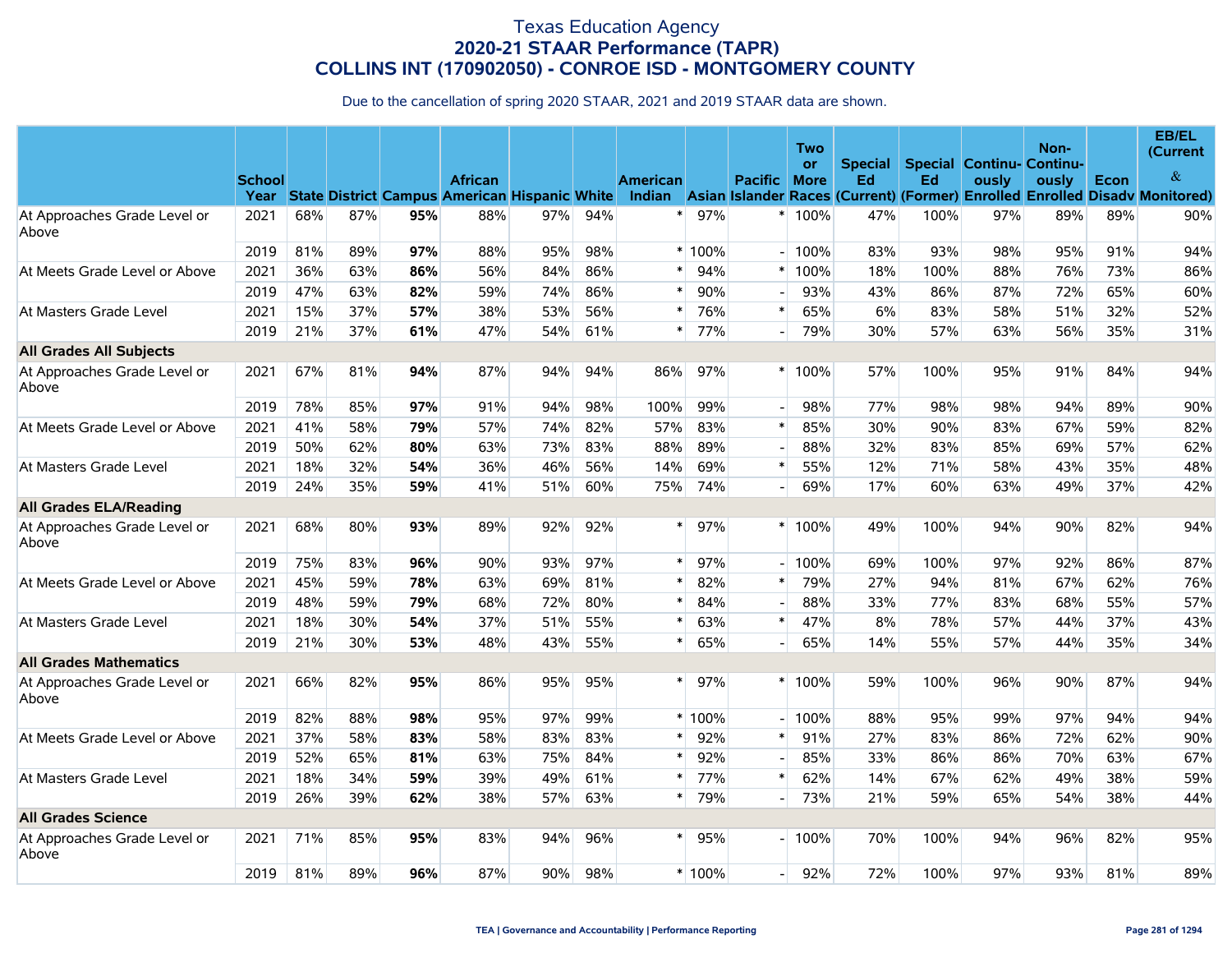## Texas Education Agency **2020-21 STAAR Performance (TAPR) COLLINS INT (170902050) - CONROE ISD - MONTGOMERY COUNTY**

Due to the cancellation of spring 2020 STAAR, 2021 and 2019 STAAR data are shown.

|                               | School<br>Year |     |     |     | <b>African</b><br><b>State District Campus American Hispanic White</b> |     |        | <b>American</b><br><b>Indian</b> |     | <b>Pacific More</b> | Two<br>or | <b>Special</b><br>Ed | Ed  | ously | Non-<br><b>Special Continu- Continu-</b><br>ously | Econ | <b>EB/EL</b><br>(Current<br>$\alpha$<br>Asian Islander Races (Current) (Former) Enrolled Enrolled Disady Monitored) |
|-------------------------------|----------------|-----|-----|-----|------------------------------------------------------------------------|-----|--------|----------------------------------|-----|---------------------|-----------|----------------------|-----|-------|---------------------------------------------------|------|---------------------------------------------------------------------------------------------------------------------|
| At Meets Grade Level or Above | 2021           | 44% | 64% | 74% | 44%                                                                    | 65% | $80\%$ |                                  | 71% |                     | 82%       | 40%                  | 92% | 80%   | 57%                                               | 47%  | 77%                                                                                                                 |
|                               | 2019           | 54% | 69% | 82% | 57%                                                                    | 73% | 85%    |                                  | 92% |                     | 92%       | 28%                  | 88% | 88%   | 66%                                               | 52%  | 63%                                                                                                                 |
| At Masters Grade Level        | 2021           | 20% | 36% | 47% | 28%                                                                    | 32% | 49%    |                                  | 63% |                     | 59%       | 15%                  | 67% | 52%   | 30%                                               | 27%  | 36%                                                                                                                 |
|                               | 2019           | 25% | 39% | 63% | 35%                                                                    | 54% | 66%    |                                  | 83% |                     | 67%       | 11%                  | 75% | 68%   | 50%                                               | 38%  | 58%                                                                                                                 |

\* Indicates results are masked due to small numbers to protect student confidentiality.

- Indicates there are no students in the group.

+ Indicates that rates for reading and mathematics are based on the cumulative results from the first and second administrations of STAAR.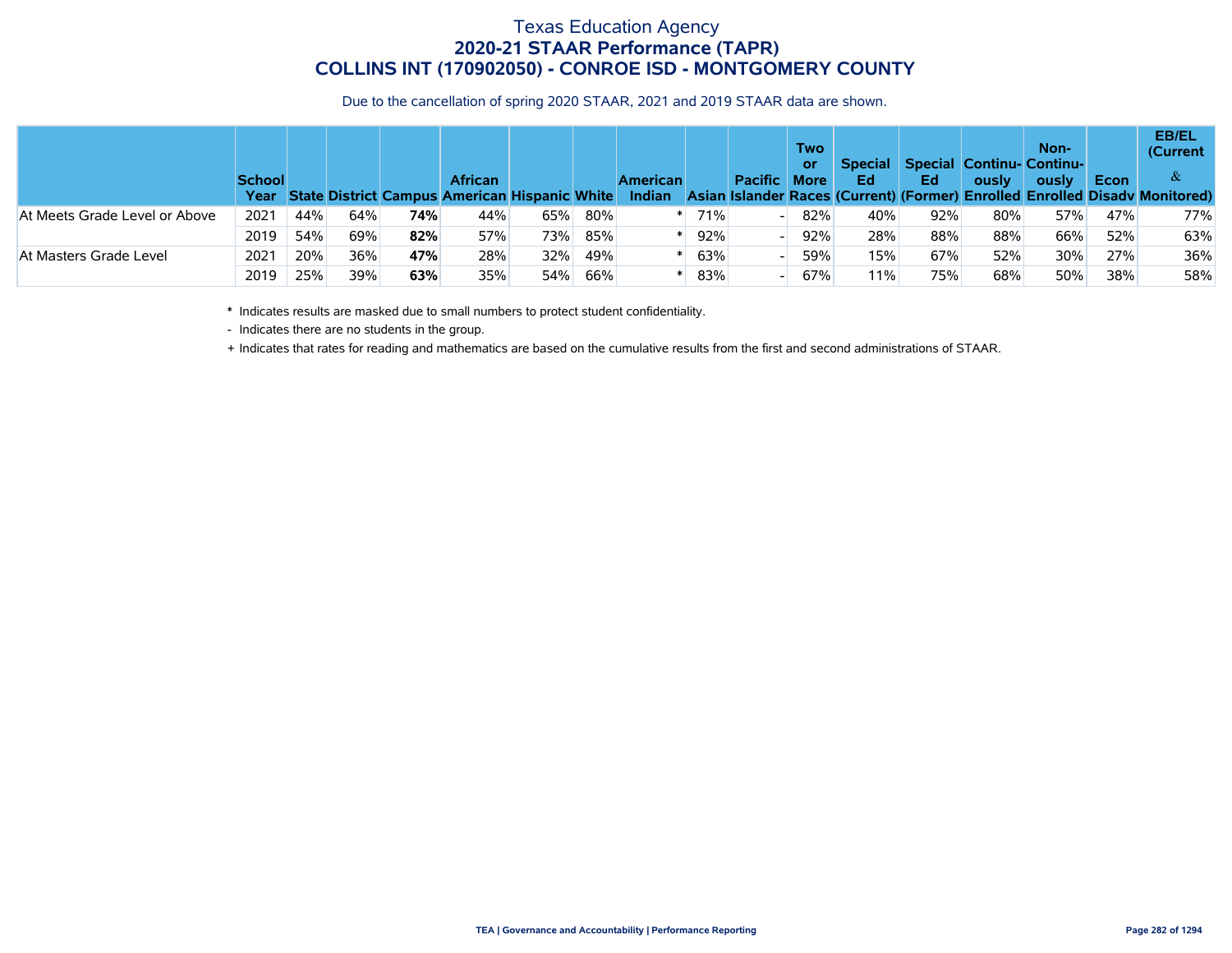#### Texas Education Agency **2018-19 Progress (TAPR) COLLINS INT (170902050) - CONROE ISD - MONTGOMERY COUNTY**

Due to the cancellation of spring 2020 STAAR, 2019 and 2018 progress data are shown.

|                          | <b>School</b><br>Year |    |    |    | <b>African</b><br><b>State District Campus American Hispanic White</b> |    |    | <b>American</b><br><b>Indian</b> |    | <b>Pacific</b>           | Twoor<br><b>More</b> | Special  <br>Ed | Ed | <b>Special Continu- Continu-</b><br>ously | Non-<br>ously | Econ | <b>EB/EL</b><br>(Current)<br>$\&$<br>Asian Islander Races (Current) (Former) Enrolled Enrolled Disady Monitored) |
|--------------------------|-----------------------|----|----|----|------------------------------------------------------------------------|----|----|----------------------------------|----|--------------------------|----------------------|-----------------|----|-------------------------------------------|---------------|------|------------------------------------------------------------------------------------------------------------------|
|                          |                       |    |    |    | School Progress Domain - Academic Growth Score by Grade and Subject    |    |    |                                  |    |                          |                      |                 |    |                                           |               |      |                                                                                                                  |
| Grade 5 ELA/Reading      | 2019                  | 81 | 79 | 86 | 86                                                                     | 89 | 86 | $\ast$                           | 82 | $\overline{\phantom{0}}$ | 91                   | 94              | 81 | 85                                        | 92            | 95   | 82                                                                                                               |
|                          | 2018                  | 80 | 78 | 84 | 92                                                                     | 82 | 83 | $\ast$                           | 88 | $\overline{\phantom{a}}$ | 81                   | 85              | 81 | 82                                        | 90            | 88   | 87                                                                                                               |
| Grade 5 Mathematics      | 2019                  | 83 | 81 | 88 | 82                                                                     | 89 | 86 | $\ast$                           | 98 | $\overline{\phantom{a}}$ | 95                   | 88              | 81 | 86                                        | 93            | 83   | 92                                                                                                               |
|                          | 2018                  | 81 | 79 | 82 | 69                                                                     | 82 | 81 | $\ast$                           | 90 | $\overline{\phantom{a}}$ | 96                   | 82              | 73 | 82                                        | 84            | 73   | 92                                                                                                               |
| Grade 6 ELA/Reading      | 2019                  | 42 | 52 | 68 | 85                                                                     | 54 | 69 | $\ast$                           | 78 | $\overline{\phantom{a}}$ | 75                   | 52              | 64 | 69                                        | 67            | 65   | 61                                                                                                               |
|                          | 2018                  | 47 | 57 | 67 | 58                                                                     | 63 | 67 | $\ast$                           | 88 | $\ast$                   | 69                   | 59              | 68 | 66                                        | 70            | 48   | 84                                                                                                               |
| Grade 6 Mathematics      | 2019                  | 54 | 66 | 80 | 76                                                                     | 78 | 79 | $\ast$                           | 92 | $\overline{\phantom{a}}$ | 79                   | 80              | 82 | 79                                        | 82            | 67   | 68                                                                                                               |
|                          | 2018                  | 56 | 69 | 80 | 71                                                                     | 81 | 79 | $\ast$                           | 92 | $\ast$                   | 88                   | 85              | 85 | 78                                        | 85            | 80   | 90                                                                                                               |
| All Grades Both Subjects | 2019                  | 69 | 73 | 80 | 83                                                                     | 76 | 80 | 83                               | 87 | $\overline{\phantom{a}}$ | 84                   | 76              | 76 | 80                                        | 82            | 77   | 73                                                                                                               |
|                          | 2018                  | 69 | 73 | 78 | 71                                                                     | 77 | 78 | $\ast$                           | 90 | $\ast$                   | 83                   | 78              | 77 | 77                                        | 82            | 71   | 89                                                                                                               |
| All Grades ELA/Reading   | 2019                  | 68 | 71 | 77 | 86                                                                     | 70 | 77 | $\ast$                           | 80 | $\overline{\phantom{a}}$ | 82                   | 69              | 70 | 76                                        | 78            | 79   | 69                                                                                                               |
|                          | 2018                  | 69 | 71 | 76 | 72                                                                     | 73 | 75 | $\ast$                           | 88 | $\ast$                   | 74                   | 73              | 73 | 74                                        | 80            | 66   | 86                                                                                                               |
| All Grades Mathematics   | 2019                  | 70 | 74 | 84 | 79                                                                     | 83 | 83 | $\ast$                           | 94 | $\overline{\phantom{a}}$ | 86                   | 83              | 82 | 83                                        | 87            | 75   | 77                                                                                                               |
|                          | 2018                  | 70 | 75 | 81 | 70                                                                     | 81 | 80 | $\ast$                           | 91 | $\ast$                   | 92                   | 84              | 80 | 80                                        | 84            | 76   | 91                                                                                                               |

\* Indicates results are masked due to small numbers to protect student confidentiality.

- Indicates there are no students in the group.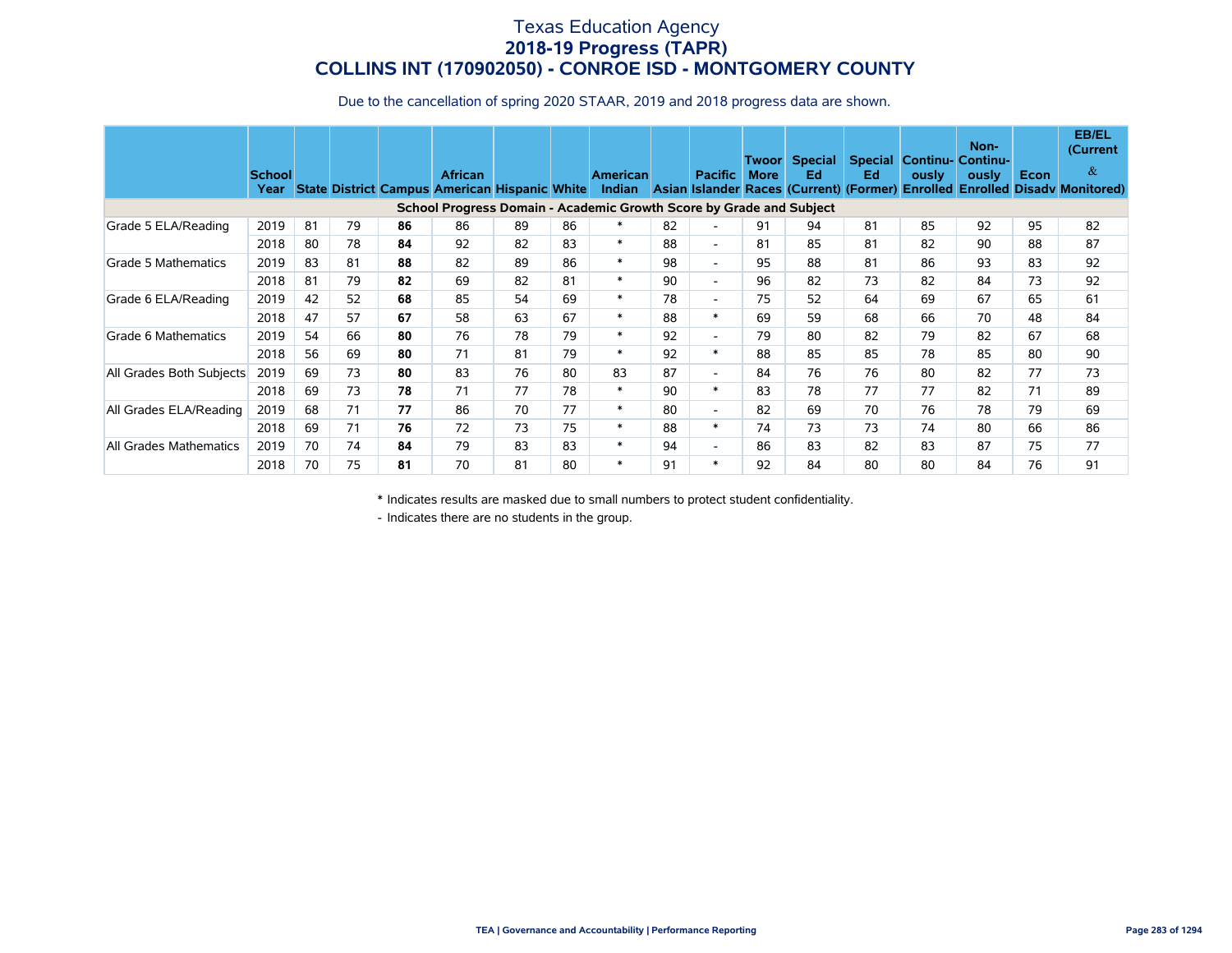# Texas Education Agency **2020-21 Bilingual Education/English as a Second Language (Current EB Students/EL) (TAPR) COLLINS INT (170902050) - CONROE ISD - MONTGOMERY COUNTY**

Due to the cancellation of spring 2020 STAAR, 2021 and 2019 STAAR data are shown.

|                                    |               |     |     |     |                                                          |                          |                          |                                 |                                                                |     |                       |                                              |            | EB/EL                 |     |                                        | <b>Monitored</b>       |
|------------------------------------|---------------|-----|-----|-----|----------------------------------------------------------|--------------------------|--------------------------|---------------------------------|----------------------------------------------------------------|-----|-----------------------|----------------------------------------------|------------|-----------------------|-----|----------------------------------------|------------------------|
|                                    |               |     |     |     | <b>Total</b>                                             | <b>BE-Trans</b>          |                          |                                 | <b>ALP</b>                                                     |     | <b>ESL</b>            |                                              | <b>ALP</b> | with                  |     | <b>Total</b>                           | $\&$                   |
|                                    | <b>School</b> |     |     |     | <b>Bilingual</b><br>Year State District Campus Education | Early<br>Exit            |                          | <b>BE-Trans BE-Dual BE-Dual</b> | <b>Bilingual</b><br>Late Exit Two-Way One-Way (Exception) ESL  |     | <b>Total Content-</b> | <b>ESL</b><br><b>Based</b> Pull-Out (Waiver) | <b>ESL</b> | <b>Parental Never</b> |     | <b>EB/EL</b><br>Denial EB/EL (Current) | <b>Former</b><br>EB/EL |
|                                    |               |     |     |     |                                                          |                          |                          |                                 | <b>STAAR Performance Rate by Subject and Performance Level</b> |     |                       |                                              |            |                       |     |                                        |                        |
| <b>All Grades All Subjects</b>     |               |     |     |     |                                                          |                          |                          |                                 |                                                                |     |                       |                                              |            |                       |     |                                        |                        |
| At Approaches Grade Level or Above | 2021          | 67% | 81% | 94% | $\frac{1}{2}$                                            |                          |                          |                                 |                                                                | 89% |                       | 89%                                          |            |                       | 94% | 89%                                    | 100%                   |
|                                    | 2019          | 78% | 85% | 97% | $\blacksquare$                                           |                          |                          |                                 |                                                                | 81% |                       | 81%                                          |            |                       |     | 81%                                    |                        |
| At Meets Grade Level or Above      | 2021          | 41% | 58% | 79% | $\overline{\phantom{m}}$                                 |                          |                          |                                 |                                                                | 71% |                       | 71%                                          |            |                       | 79% | 71%                                    | 91%                    |
|                                    | 2019          | 50% | 62% | 80% | $\overline{\phantom{a}}$                                 | $\sim$                   |                          |                                 |                                                                | 37% |                       | 37%                                          |            |                       |     | 37%                                    |                        |
| At Masters Grade Level             | 2021          | 18% | 32% | 54% |                                                          |                          |                          |                                 |                                                                | 31% |                       | 31%                                          |            |                       | 55% | 31%                                    | 66%                    |
|                                    | 2019          | 24% | 35% | 59% | $\overline{\phantom{a}}$                                 |                          |                          |                                 |                                                                | 19% |                       | 19%                                          |            |                       |     | 19%                                    |                        |
| <b>All Grades ELA/Reading</b>      |               |     |     |     |                                                          |                          |                          |                                 |                                                                |     |                       |                                              |            |                       |     |                                        |                        |
| At Approaches Grade Level or Above | 2021          | 68% | 80% | 93% |                                                          |                          |                          |                                 |                                                                | 88% |                       | 88%                                          |            |                       | 93% | 88%                                    | 100%                   |
|                                    | 2019          | 75% | 83% | 96% |                                                          |                          |                          |                                 |                                                                | 74% |                       | 74%                                          |            |                       |     | 74%                                    |                        |
| At Meets Grade Level or Above      | 2021          | 45% | 59% | 78% |                                                          |                          |                          |                                 |                                                                | 62% |                       | 62%                                          |            |                       | 78% | 62%                                    | 90%                    |
|                                    | 2019          | 48% | 59% | 79% |                                                          |                          |                          |                                 |                                                                | 30% |                       | 30%                                          |            |                       |     | 30%                                    |                        |
| At Masters Grade Level             | 2021          | 18% | 30% | 54% |                                                          |                          |                          |                                 |                                                                | 19% |                       | 19%                                          |            |                       | 55% | 19%                                    | 66%                    |
|                                    | 2019          | 21% | 30% | 53% | $\overline{\phantom{a}}$                                 | $\Box$                   |                          |                                 |                                                                | 15% |                       | 15%                                          |            |                       |     | 15%                                    |                        |
| <b>All Grades Mathematics</b>      |               |     |     |     |                                                          |                          |                          |                                 |                                                                |     |                       |                                              |            |                       |     |                                        |                        |
| At Approaches Grade Level or Above | 2021          | 66% | 82% | 95% |                                                          |                          |                          |                                 |                                                                | 88% |                       | 88%                                          |            |                       | 95% | 88%                                    | 100%                   |
|                                    | 2019          | 82% | 88% | 98% |                                                          |                          |                          |                                 |                                                                | 89% |                       | 89%                                          |            |                       |     | 89%                                    |                        |
| At Meets Grade Level or Above      | 2021          | 37% | 58% | 83% | $\overline{\phantom{a}}$                                 | $\Box$                   |                          |                                 |                                                                | 81% |                       | 81%                                          |            |                       | 82% | 81%                                    | 97%                    |
|                                    | 2019          | 52% | 65% | 81% |                                                          |                          |                          |                                 |                                                                | 43% |                       | 43%                                          |            |                       |     | 43%                                    |                        |
| At Masters Grade Level             | 2021          | 18% | 34% | 59% | $\overline{\phantom{a}}$                                 | $\overline{\phantom{a}}$ | $\overline{\phantom{a}}$ |                                 |                                                                | 46% |                       | 46%                                          |            |                       | 59% | 46%                                    | 72%                    |
|                                    | 2019          | 26% | 39% | 62% |                                                          |                          |                          |                                 |                                                                | 18% |                       | 18%                                          |            |                       |     | 18%                                    |                        |
| <b>All Grades Science</b>          |               |     |     |     |                                                          |                          |                          |                                 |                                                                |     |                       |                                              |            |                       |     |                                        |                        |
| At Approaches Grade Level or Above | 2021          | 71% | 85% | 95% |                                                          |                          |                          |                                 |                                                                | 90% |                       | 90%                                          |            |                       | 94% | 90%                                    | 100%                   |
|                                    | 2019          | 81% | 89% | 96% |                                                          |                          |                          |                                 |                                                                | 75% |                       | 75%                                          |            |                       |     | 75%                                    |                        |
| At Meets Grade Level or Above      | 2021          | 44% | 64% | 74% | $\overline{\phantom{a}}$                                 | $\overline{\phantom{a}}$ |                          |                                 |                                                                | 70% |                       | 70%                                          |            |                       | 74% | 70%                                    | 83%                    |
|                                    | 2019          | 54% | 69% | 82% |                                                          |                          |                          |                                 |                                                                | 38% |                       | 38%                                          |            |                       |     | 38%                                    |                        |
| At Masters Grade Level             | 2021          | 20% | 36% | 47% |                                                          |                          |                          |                                 |                                                                | 20% |                       | 20%                                          |            |                       | 47% | 20%                                    | 50%                    |
|                                    | 2019          | 25% | 39% | 63% |                                                          |                          |                          |                                 |                                                                | 38% |                       | 38%                                          |            |                       |     | 38%                                    |                        |

\* Indicates results are masked due to small numbers to protect student confidentiality.

- Indicates there are no students in the group.

Blank cell indicates there are no data available in the group.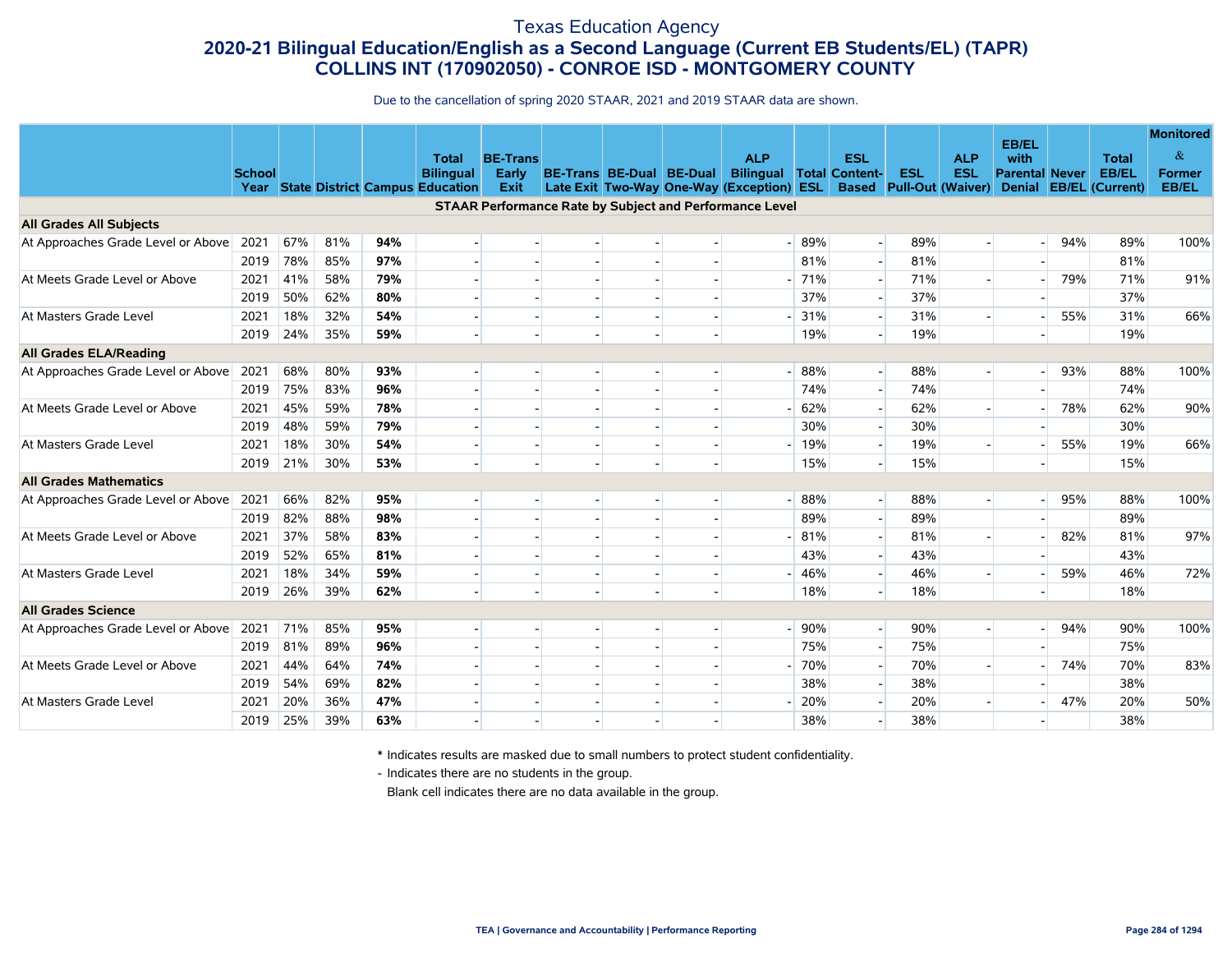# Texas Education Agency **2020-21 STAAR Participation (TAPR) COLLINS INT (170902050) - CONROE ISD - MONTGOMERY COUNTY**

Due to the cancellation of spring 2020 STAAR, 2021 and 2019 STAAR data are shown.

|                                                            |       |     |      | <b>African</b>                                       |     |           | <b>American</b>                                 |           | <b>Pacific</b>           | <b>Two</b><br>or<br><b>More</b> | <b>Special</b><br>Ed | Ed    | <b>Special Continu- Continu-</b><br>ously | Non-<br>ously | Econ | <b>EB/EL</b><br>(Current<br>$\&$                                                   |
|------------------------------------------------------------|-------|-----|------|------------------------------------------------------|-----|-----------|-------------------------------------------------|-----------|--------------------------|---------------------------------|----------------------|-------|-------------------------------------------|---------------|------|------------------------------------------------------------------------------------|
|                                                            |       |     |      | <b>State District Campus American Hispanic White</b> |     |           |                                                 |           |                          |                                 |                      |       |                                           |               |      | Indian Asian Islander Races (Current) (Former) Enrolled Enrolled Disady Monitored) |
|                                                            |       |     |      |                                                      |     |           | <b>2021 STAAR Participation</b><br>(All Grades) |           |                          |                                 |                      |       |                                           |               |      |                                                                                    |
| <b>All Tests</b>                                           |       |     |      |                                                      |     |           |                                                 |           |                          |                                 |                      |       |                                           |               |      |                                                                                    |
| Assessment Participant                                     | 88%   | 92% | 94%  | 86%                                                  | 95% | 94%       | 100%                                            | 97%       | 80%                      | 92%                             | 90%                  | 94%   | 94%                                       | 93%           | 88%  | 100%                                                                               |
| Included in Accountability                                 | 83%   | 88% | 90%  | 76%                                                  | 88% | 92%       | 100%                                            | 94%       | 80%                      | 88%                             | 80%                  | 94%   | 93%                                       | 81%           | 81%  | 93%                                                                                |
| Not Included in Accountability: Mobile                     | 3%    | 4%  | 4%   | 10%                                                  | 7%  | 2%        | 0%                                              | 2%        | 0%                       | 4%                              | 7%                   | $0\%$ | 1%                                        | 11%           | 7%   | 5%                                                                                 |
| Not Included in Accountability: Other<br><b>Exclusions</b> | 1%    | 1%  | 0%   | 0%                                                   | 0%  | 0%        | $0\%$                                           | 2%        | 0%                       | 0%                              | 3%                   | $0\%$ | 0%                                        | $1\%$         | 0%   | 2%                                                                                 |
| <b>Not Tested</b>                                          | 12%   | 8%  | 6%   | 14%                                                  | 5%  | 6%        | 0%                                              | 3%        | 20%                      | 8%                              | 10%                  | 6%    | 6%                                        | 7%            | 12%  | 0%                                                                                 |
| Absent                                                     | 2%    | 2%  | 1%   | 9%                                                   | 1%  | 1%        | 0%                                              | 0%        | 20%                      | 3%                              | 3%                   | 0%    | 1%                                        | 3%            | 2%   | 0%                                                                                 |
| Other                                                      | 10%   | 6%  | 4%   | 5%                                                   | 5%  | 5%        | 0%                                              | 3%        | $0\%$                    | 5%                              | 7%                   | 6%    | 5%                                        | 4%            | 10%  | 0%                                                                                 |
|                                                            |       |     |      |                                                      |     |           | <b>2019 STAAR Participation</b><br>(All Grades) |           |                          |                                 |                      |       |                                           |               |      |                                                                                    |
| <b>All Tests</b>                                           |       |     |      |                                                      |     |           |                                                 |           |                          |                                 |                      |       |                                           |               |      |                                                                                    |
| <b>Assessment Participant</b>                              | 99%   | 99% | 100% | 100%                                                 |     | 100% 100% |                                                 | 100% 100% | $\overline{\phantom{a}}$ | 97%                             | 98%                  | 100%  | 100%                                      | 99%           | 98%  | 100%                                                                               |
| Included in Accountability                                 | 94%   | 95% | 96%  | 96%                                                  | 94% | 97%       | 100%                                            | 89%       | $\overline{\phantom{a}}$ | 93%                             | 94%                  | 100%  | 99%                                       | 89%           | 90%  | 86%                                                                                |
| Not Included in Accountability: Mobile                     | 4%    | 3%  | 4%   | 4%                                                   | 6%  | 2%        | 0%                                              | 5%        |                          | 4%                              | 5%                   | 0%    | 1%                                        | 9%            | 6%   | 7%                                                                                 |
| Not Included in Accountability: Other<br><b>Exclusions</b> | 1%    | 1%  | 1%   | 0%                                                   | 0%  | 0%        | $0\%$                                           | 5%        |                          | 0%                              | 0%                   | $0\%$ | 0%                                        | 2%            | 2%   | 7%                                                                                 |
| <b>Not Tested</b>                                          | 1%    | 1%  | 0%   | 0%                                                   | 0%  | 0%        | 0%                                              | 0%        |                          | 3%                              | 2%                   | 0%    | 0%                                        | 1%            | 2%   | 0%                                                                                 |
| Absent                                                     | $1\%$ | 1%  | 0%   | 0%                                                   | 0%  | 0%        | 0%                                              | $0\%$     | $\overline{\phantom{a}}$ | 3%                              | 2%                   | $0\%$ | 0%                                        | $1\%$         | 2%   | 0%                                                                                 |
| Other                                                      | 0%    | 0%  | 0%   | 0%                                                   | 0%  | 0%        | 0%                                              | 0%        |                          | 0%                              | $0\%$                | $0\%$ | 0%                                        | 0%            | 0%   | 0%                                                                                 |

\* Indicates results are masked due to small numbers to protect student confidentiality.

- Indicates there are no students in the group.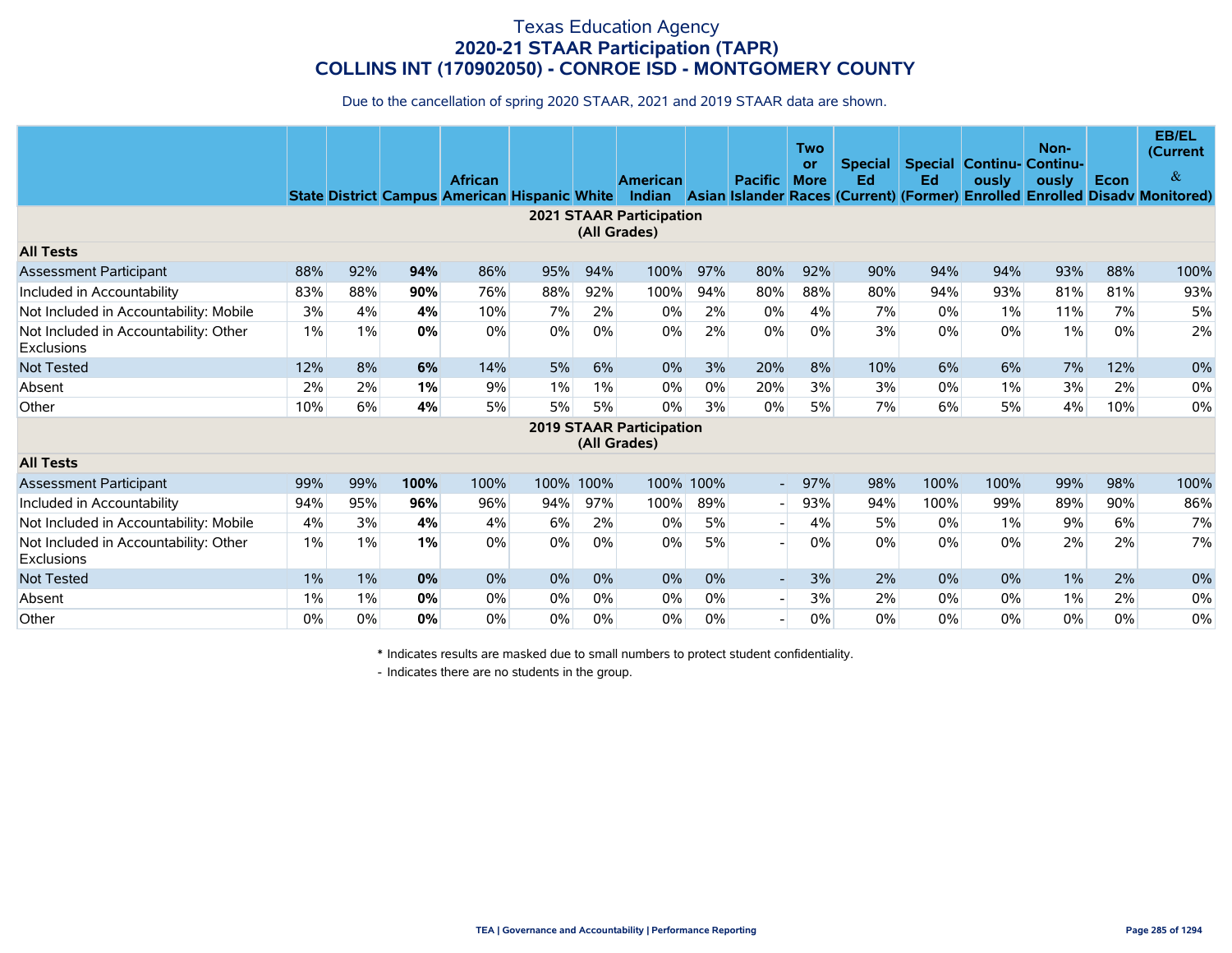#### Texas Education Agency **2020-21 Attendance, Graduation, and Dropout Rates (TAPR) COLLINS INT (170902050) - CONROE ISD - MONTGOMERY COUNTY**

|                                             |       |       |                | <b>African</b>                                                            |                          |             | <b>American</b>          |                          | <b>Pacific</b> | <b>Two</b><br><b>or</b> | <b>More Special Econ</b> |                          |                          |
|---------------------------------------------|-------|-------|----------------|---------------------------------------------------------------------------|--------------------------|-------------|--------------------------|--------------------------|----------------|-------------------------|--------------------------|--------------------------|--------------------------|
|                                             |       |       |                | State District Campus American Hispanic White Indian Asian Islander Races |                          |             |                          |                          |                |                         | Ed                       | <b>Disady EB/EL</b>      |                          |
| <b>Attendance Rate</b>                      |       |       |                |                                                                           |                          |             |                          |                          |                |                         |                          |                          |                          |
| 2019-20                                     | 98.3% | 99.0% | 99.6%          | 99.6%                                                                     | 99.6% 99.6%              |             |                          | $*99.9%$                 |                | $*$ 99.8%               |                          | 99.5% 99.2% 99.7%        |                          |
| 2018-19                                     | 95.4% | 96.3% | 97.2%          | 96.9%                                                                     |                          | 97.2% 97.1% |                          | *98.0%                   |                | $-97.2%$                |                          | 95.6% 95.8% 96.8%        |                          |
| <b>Chronic Absenteeism</b>                  |       |       |                |                                                                           |                          |             |                          |                          |                |                         |                          |                          |                          |
| 2019-20                                     | 6.7%  | 4.1%  | 0.7%           | 0.0%                                                                      | 0.0%                     | 1.1%        | $\ast$                   | 0.0%                     | $\ast$         | 0.0%                    | 0.0%                     | 1.2%                     | 0.0%                     |
| 2018-19                                     | 11.4% | 7.6%  | 2.8%           | 4.5%                                                                      | 4.4%                     | 2.3%        | $\ast$                   | 1.4%                     |                | 3.0%                    | 3.4%                     | 5.6%                     | 2.7%                     |
| <b>Annual Dropout Rate (Gr 7-8)</b>         |       |       |                |                                                                           |                          |             |                          |                          |                |                         |                          |                          |                          |
| 2019-20                                     | 0.5%  | 0.2%  | $\blacksquare$ | -                                                                         | $\overline{\phantom{0}}$ |             | $\overline{a}$           |                          |                |                         | $\overline{a}$           | $\overline{\phantom{a}}$ |                          |
| 2018-19                                     | 0.4%  | 0.0%  |                | -                                                                         | $\overline{\phantom{a}}$ |             |                          | $\overline{\phantom{0}}$ |                |                         | $\overline{\phantom{0}}$ | $\overline{\phantom{a}}$ |                          |
| <b>Annual Dropout Rate (Gr 9-12)</b>        |       |       |                |                                                                           |                          |             |                          |                          |                |                         |                          |                          |                          |
| 2019-20                                     | 1.6%  | 0.3%  |                |                                                                           | $\overline{a}$           |             |                          |                          |                |                         | $\overline{a}$           |                          |                          |
| 2018-19                                     | 1.9%  | 0.2%  |                |                                                                           |                          |             |                          |                          |                |                         |                          |                          |                          |
| 4-Year Longitudinal Rate (Gr 9-12)          |       |       |                |                                                                           |                          |             |                          |                          |                |                         |                          |                          |                          |
| Class of 2020                               |       |       |                |                                                                           |                          |             |                          |                          |                |                         |                          |                          |                          |
| Graduated                                   | 90.3% | 97.3% | ä,             | -                                                                         | $\overline{\phantom{a}}$ |             | $\overline{\phantom{a}}$ | ÷                        |                |                         | $\overline{\phantom{0}}$ | $\overline{\phantom{a}}$ |                          |
| <b>Received TxCHSE</b>                      | 0.4%  | 0.5%  |                |                                                                           |                          |             |                          |                          |                |                         |                          |                          |                          |
| <b>Continued HS</b>                         | 3.9%  | 1.4%  | ä              |                                                                           | $\overline{a}$           |             |                          |                          |                |                         | $\overline{a}$           |                          |                          |
| Dropped Out                                 | 5.4%  | 0.8%  |                |                                                                           | -                        |             |                          |                          |                |                         |                          |                          |                          |
| Graduates and TxCHSE 90.7%                  |       | 97.8% |                |                                                                           | $\overline{a}$           |             |                          |                          |                |                         |                          |                          |                          |
| Graduates, TxCHSE,<br>and Continuers        | 94.6% | 99.2% |                |                                                                           |                          |             |                          |                          |                |                         |                          |                          |                          |
| Class of 2019                               |       |       |                |                                                                           |                          |             |                          |                          |                |                         |                          |                          |                          |
| Graduated                                   | 90.0% | 96.4% | $\blacksquare$ |                                                                           | $\overline{\phantom{a}}$ |             | $\overline{a}$           | $\overline{a}$           |                |                         | $\overline{\phantom{0}}$ | $\overline{\phantom{a}}$ |                          |
| <b>Received TxCHSE</b>                      | 0.5%  | 1.0%  |                |                                                                           | -                        |             |                          |                          |                |                         | $\overline{a}$           |                          |                          |
| Continued HS                                | 3.7%  | 1.8%  | ä,             |                                                                           | $\blacksquare$           |             |                          |                          |                |                         | $\overline{a}$           |                          |                          |
| Dropped Out                                 | 5.9%  | 0.9%  |                |                                                                           | $\overline{a}$           |             |                          |                          |                |                         |                          |                          |                          |
| Graduates and TxCHSE 90.4%                  |       | 97.4% |                |                                                                           | $\overline{a}$           |             |                          |                          |                |                         | $\overline{a}$           |                          |                          |
| Graduates, TxCHSE,<br>and Continuers        | 94.1% | 99.1% |                |                                                                           |                          |             |                          |                          |                |                         |                          |                          |                          |
| 5-Year Extended Longitudinal Rate (Gr 9-12) |       |       |                |                                                                           |                          |             |                          |                          |                |                         |                          |                          |                          |
| Class of 2019                               |       |       |                |                                                                           |                          |             |                          |                          |                |                         |                          |                          |                          |
| Graduated                                   | 92.0% | 98.0% | ÷,             |                                                                           | $\overline{a}$           |             | $\overline{\phantom{a}}$ |                          |                |                         |                          | $\blacksquare$           |                          |
| <b>Received TxCHSE</b>                      | 0.5%  | 1.2%  |                |                                                                           | -                        |             |                          |                          |                |                         |                          |                          |                          |
| Continued HS                                | 1.3%  | 0.0%  | ÷              |                                                                           | $\overline{\phantom{a}}$ |             |                          |                          |                |                         | $\overline{a}$           | $\qquad \qquad -$        |                          |
| Dropped Out                                 | 6.1%  | 0.7%  |                |                                                                           | $\overline{\phantom{a}}$ |             | $\overline{\phantom{0}}$ | $\overline{\phantom{a}}$ |                |                         | $\overline{a}$           |                          | $\blacksquare$           |
| Graduates and TxCHSE 92.6%                  |       | 99.2% |                |                                                                           | $\overline{\phantom{a}}$ |             |                          | $\overline{a}$           |                |                         | $\overline{\phantom{0}}$ |                          | $\overline{\phantom{a}}$ |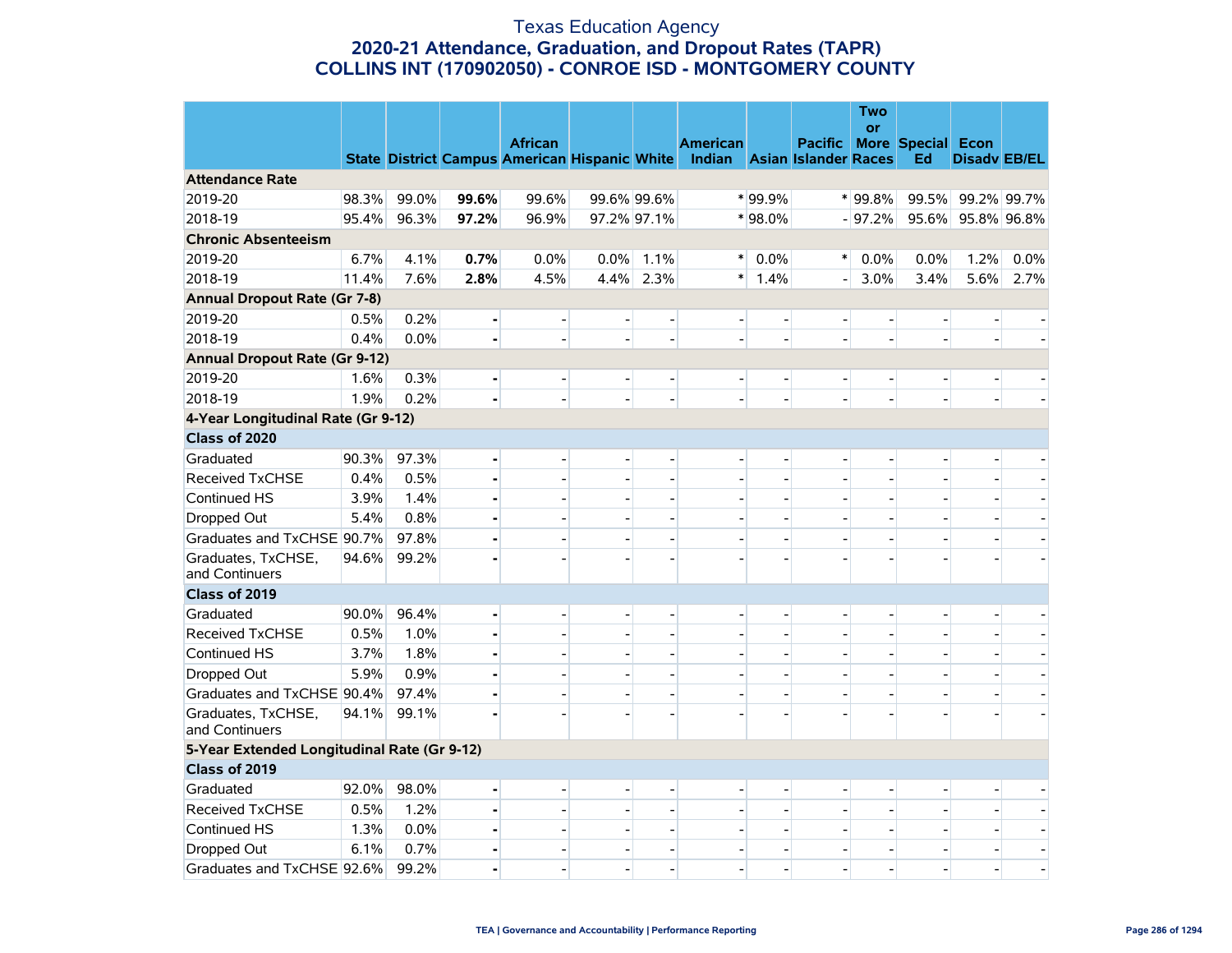#### Texas Education Agency **2020-21 Attendance, Graduation, and Dropout Rates (TAPR) COLLINS INT (170902050) - CONROE ISD - MONTGOMERY COUNTY**

|                                                             |       |             |                                                                           |                          |   |                          |                | <b>Two</b><br><b>or</b> |                          |                          |                          |
|-------------------------------------------------------------|-------|-------------|---------------------------------------------------------------------------|--------------------------|---|--------------------------|----------------|-------------------------|--------------------------|--------------------------|--------------------------|
|                                                             |       |             | <b>African</b>                                                            |                          |   | <b>American</b>          | <b>Pacific</b> |                         | <b>More Special Econ</b> |                          |                          |
|                                                             |       |             | State District Campus American Hispanic White Indian Asian Islander Races |                          |   |                          |                |                         | Ed                       | <b>Disady EB/EL</b>      |                          |
| Graduates, TxCHSE,<br>and Continuers                        | 93.9% | 99.3%       |                                                                           |                          |   |                          |                |                         |                          |                          |                          |
| Class of 2018                                               |       |             |                                                                           |                          |   |                          |                |                         |                          |                          |                          |
| Graduated                                                   | 92.2% | 97.7%       |                                                                           |                          |   |                          |                |                         |                          |                          |                          |
| <b>Received TxCHSE</b>                                      | 0.6%  | 1.2%        |                                                                           |                          |   |                          |                |                         |                          |                          |                          |
| Continued HS                                                | 1.1%  | 0.1%        |                                                                           |                          |   |                          |                |                         |                          |                          |                          |
| Dropped Out                                                 | 6.1%  | 0.9%        |                                                                           | $\overline{\phantom{0}}$ |   |                          |                |                         | $\overline{\phantom{a}}$ |                          |                          |
| Graduates and TxCHSE 92.8%                                  |       | 98.9%       |                                                                           |                          |   |                          |                |                         |                          |                          |                          |
| Graduates, TxCHSE,<br>and Continuers                        | 93.9% | 99.1%       |                                                                           |                          |   |                          |                |                         |                          |                          |                          |
| 6-Year Extended Longitudinal Rate (Gr 9-12)                 |       |             |                                                                           |                          |   |                          |                |                         |                          |                          |                          |
| Class of 2018                                               |       |             |                                                                           |                          |   |                          |                |                         |                          |                          |                          |
| Graduated                                                   | 92.6% | 97.8%       |                                                                           |                          |   |                          |                |                         |                          |                          |                          |
| <b>Received TxCHSE</b>                                      | 0.7%  | 1.3%        |                                                                           |                          |   |                          |                |                         |                          |                          |                          |
| Continued HS                                                | 0.6%  | 0.0%        |                                                                           |                          |   |                          |                |                         |                          |                          |                          |
| Dropped Out                                                 | 6.1%  | 0.9%        |                                                                           |                          |   |                          |                |                         |                          |                          |                          |
| Graduates and TxCHSE 93.3%                                  |       | 99.1%       |                                                                           |                          |   |                          |                |                         |                          |                          |                          |
| Graduates, TxCHSE,<br>and Continuers                        | 93.9% | 99.1%       |                                                                           |                          |   |                          |                |                         |                          |                          |                          |
| Class of 2017                                               |       |             |                                                                           |                          |   |                          |                |                         |                          |                          |                          |
| Graduated                                                   | 92.4% | 97.2%       |                                                                           | $\overline{\phantom{0}}$ |   |                          |                |                         |                          |                          |                          |
| <b>Received TxCHSE</b>                                      | 0.7%  | 1.4%        |                                                                           |                          |   |                          |                |                         |                          |                          |                          |
| Continued HS                                                | 0.6%  | 0.1%        |                                                                           | $\blacksquare$           |   |                          |                |                         | $\overline{\phantom{a}}$ |                          | $\overline{\phantom{a}}$ |
| Dropped Out                                                 | 6.3%  | 1.3%        |                                                                           |                          |   |                          |                |                         |                          |                          |                          |
| Graduates and TxCHSE 93.2%                                  |       | 98.6%       |                                                                           |                          |   |                          |                |                         |                          |                          |                          |
| Graduates, TxCHSE,<br>and Continuers                        | 93.7% | 98.7%       |                                                                           |                          |   |                          |                |                         |                          |                          |                          |
| 4-Year Federal Graduation Rate Without Exclusions (Gr 9-12) |       |             |                                                                           |                          |   |                          |                |                         |                          |                          |                          |
| Class of 2020                                               | 90.3% | 95.1%       |                                                                           |                          |   |                          |                |                         | $\overline{a}$           |                          |                          |
| Class of 2019                                               |       | 90.0% 93.4% |                                                                           |                          |   |                          |                |                         |                          |                          |                          |
| RHSP/DAP Graduates (Longitudinal Rate)                      |       |             |                                                                           |                          |   |                          |                |                         |                          |                          |                          |
| Class of 2020                                               | 83.0% |             |                                                                           | $\overline{\phantom{a}}$ |   | $\overline{\phantom{a}}$ |                |                         | $\overline{\phantom{0}}$ |                          |                          |
| Class of 2019                                               | 73.3% |             |                                                                           | $\blacksquare$           | ۰ | $\overline{a}$           |                | $\overline{a}$          | $\blacksquare$           | $\overline{\phantom{a}}$ |                          |
| <b>FHSP-E Graduates (Longitudinal Rate)</b>                 |       |             |                                                                           |                          |   |                          |                |                         |                          |                          |                          |
| Class of 2020                                               | 4.3%  | 10.0%       |                                                                           | $\overline{\phantom{0}}$ |   |                          |                |                         |                          |                          |                          |
| Class of 2019                                               | 4.2%  | 0.3%        |                                                                           |                          |   |                          |                |                         |                          |                          |                          |
| <b>FHSP-DLA Graduates (Longitudinal Rate)</b>               |       |             |                                                                           |                          |   |                          |                |                         |                          |                          |                          |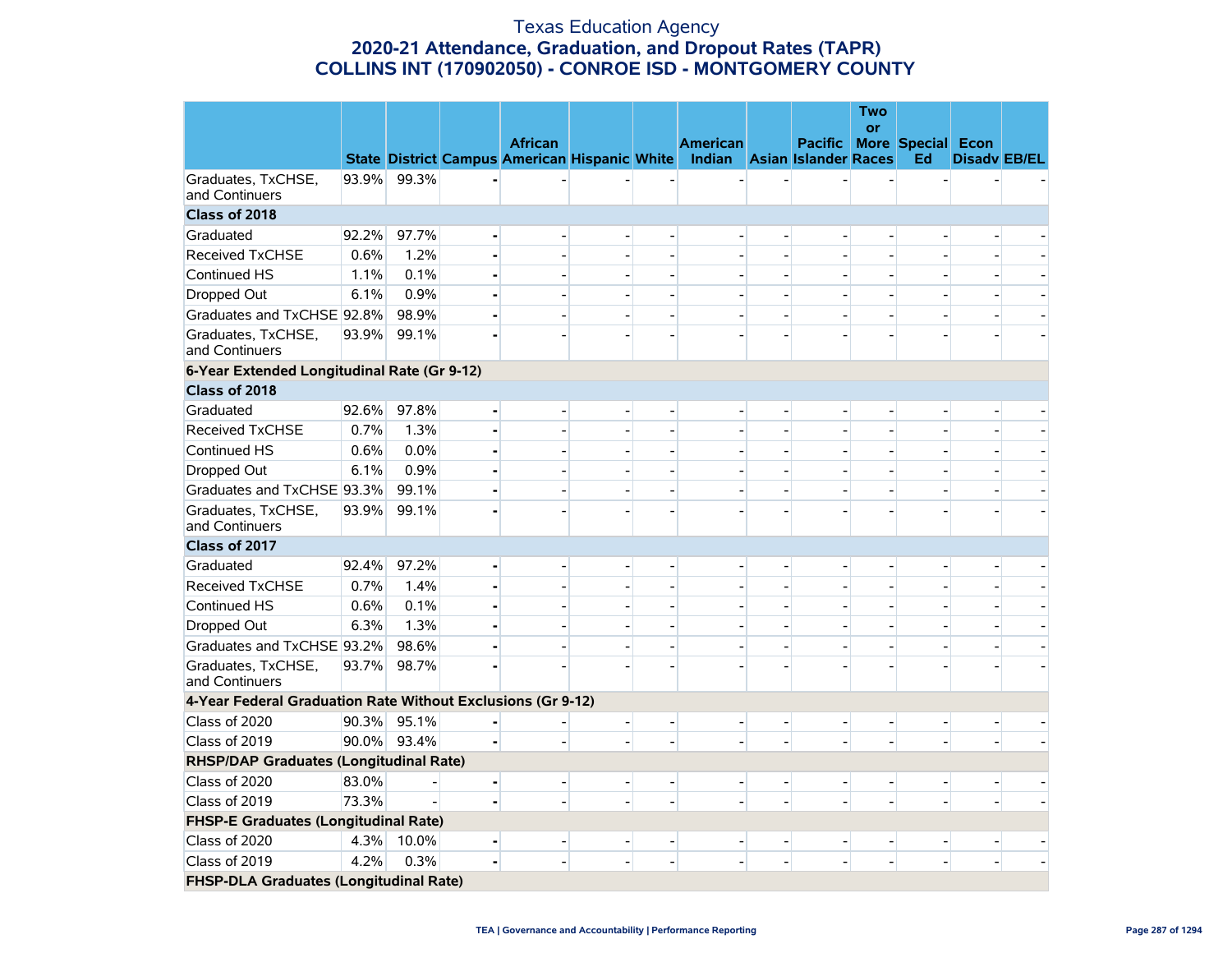#### Texas Education Agency **2020-21 Attendance, Graduation, and Dropout Rates (TAPR) COLLINS INT (170902050) - CONROE ISD - MONTGOMERY COUNTY**

|                                                        |       |             |                                                                        |                          |                           |                                        | <b>Two</b><br>or |                                |                     |  |
|--------------------------------------------------------|-------|-------------|------------------------------------------------------------------------|--------------------------|---------------------------|----------------------------------------|------------------|--------------------------------|---------------------|--|
|                                                        |       |             | <b>African</b><br><b>State District Campus American Hispanic White</b> |                          | <b>American</b><br>Indian | <b>Pacific</b><br>Asian Islander Races |                  | <b>More Special Econ</b><br>Ed | <b>Disady EB/EL</b> |  |
| Class of 2020                                          | 83.5% | 83.3%       |                                                                        |                          |                           |                                        |                  |                                |                     |  |
| Class of 2019                                          | 83.5% | 93.9%       |                                                                        |                          |                           |                                        |                  |                                |                     |  |
| RHSP/DAP/FHSP-E/FHSP-DLA Graduates (Longitudinal Rate) |       |             |                                                                        |                          |                           |                                        |                  |                                |                     |  |
| Class of 2020                                          | 87.8% | 93.2%       |                                                                        |                          |                           |                                        |                  |                                |                     |  |
| Class of 2019                                          | 87.6% | 94.2%       |                                                                        |                          |                           |                                        |                  |                                |                     |  |
| <b>RHSP/DAP Graduates (Annual Rate)</b>                |       |             |                                                                        |                          |                           |                                        |                  |                                |                     |  |
| 2019-20                                                | 38.6% | $0.0\%$     |                                                                        |                          |                           |                                        |                  |                                |                     |  |
| 2018-19                                                | 32.7% | 9.1%        |                                                                        | $\overline{\phantom{a}}$ |                           |                                        |                  |                                |                     |  |
| <b>FHSP-E Graduates (Annual Rate)</b>                  |       |             |                                                                        |                          |                           |                                        |                  |                                |                     |  |
| 2019-20                                                | 4.4%  | 9.7%        |                                                                        |                          |                           |                                        |                  |                                |                     |  |
| 2018-19                                                | 4.4%  | 0.4%        |                                                                        |                          |                           |                                        |                  |                                |                     |  |
| <b>FHSP-DLA Graduates (Annual Rate)</b>                |       |             |                                                                        |                          |                           |                                        |                  |                                |                     |  |
| 2019-20                                                | 81.8% | 82.1%       |                                                                        |                          |                           |                                        |                  |                                |                     |  |
| 2018-19                                                | 82.1% | 92.5%       |                                                                        |                          |                           |                                        |                  |                                |                     |  |
| RHSP/DAP/FHSP-E/FHSP-DLA Graduates (Annual Rate)       |       |             |                                                                        |                          |                           |                                        |                  |                                |                     |  |
| 2019-20                                                | 85.8% | 91.6%       |                                                                        |                          |                           |                                        |                  |                                |                     |  |
| 2018-19                                                |       | 85.9% 92.6% |                                                                        |                          |                           |                                        |                  |                                |                     |  |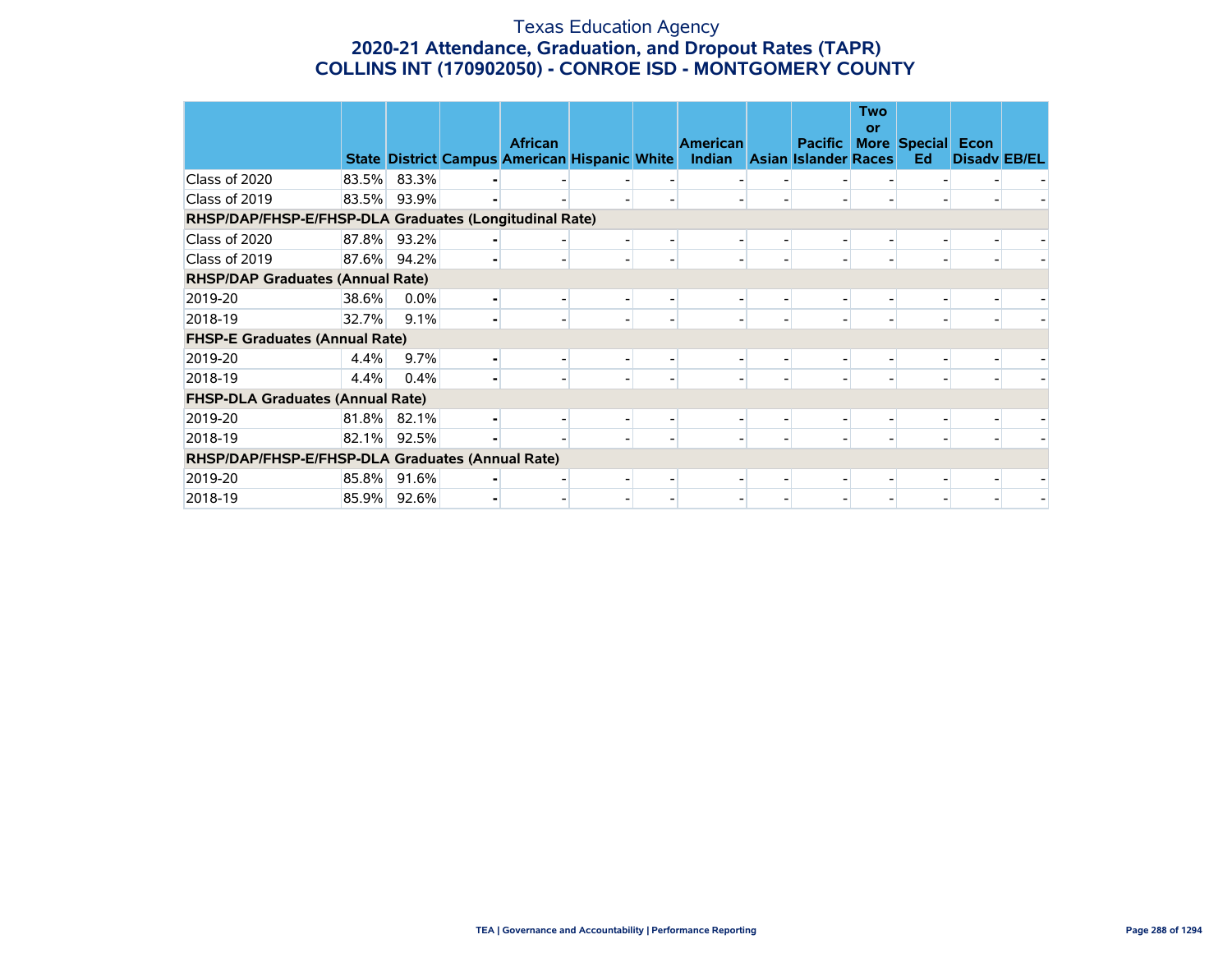#### Texas Education Agency **2020-21 Graduation Profile (TAPR) COLLINS INT (170902050) - CONROE ISD - MONTGOMERY COUNTY**

|                                                            | Count | <b>Campus Campus District</b><br><b>Percent</b> | Count    | <b>State</b><br><b>Count</b> |
|------------------------------------------------------------|-------|-------------------------------------------------|----------|------------------------------|
| Graduates (2019-20 Annual Graduates)                       |       |                                                 |          |                              |
| <b>Total Graduates</b>                                     |       |                                                 |          | 4,402 360,220                |
| <b>By Ethnicity:</b>                                       |       |                                                 |          |                              |
| African American                                           |       |                                                 | 350      | 44,729                       |
| Hispanic                                                   |       |                                                 |          | 1,624 184,060                |
| White                                                      |       |                                                 |          | 2,078 105,215                |
| American Indian                                            |       |                                                 | 18       | 1,226                        |
| Asian                                                      |       |                                                 | 204      | 17,126                       |
| Pacific Islander                                           |       |                                                 | 10       | 557                          |
| Two or More Races                                          |       |                                                 | 118      | 7,307                        |
| <b>By Graduation Type:</b>                                 |       |                                                 |          |                              |
| Minimum H.S. Program                                       |       |                                                 | 7        | 1,512                        |
| Recommended H.S. Program/Distinguished Achievement Program |       |                                                 | $\Omega$ | 952                          |
| Foundation H.S. Program (No Endorsement)                   |       |                                                 | 361      | 49,535                       |
| Foundation H.S. Program (Endorsement)                      |       |                                                 | 427      | 15,689                       |
| Foundation H.S. Program (DLA)                              |       |                                                 |          | 3,607 292,532                |
|                                                            |       |                                                 |          |                              |
| <b>Special Education Graduates</b>                         |       |                                                 | 274      | 29,018                       |
| Economically Disadvantaged Graduates                       |       |                                                 |          | 1,400 187,187                |
| Emergent Bilingual (EB)/English Learner (EL) Graduates     |       |                                                 | 232      | 29,639                       |
| <b>At-Risk Graduates</b>                                   |       |                                                 |          | 1,546 148,836                |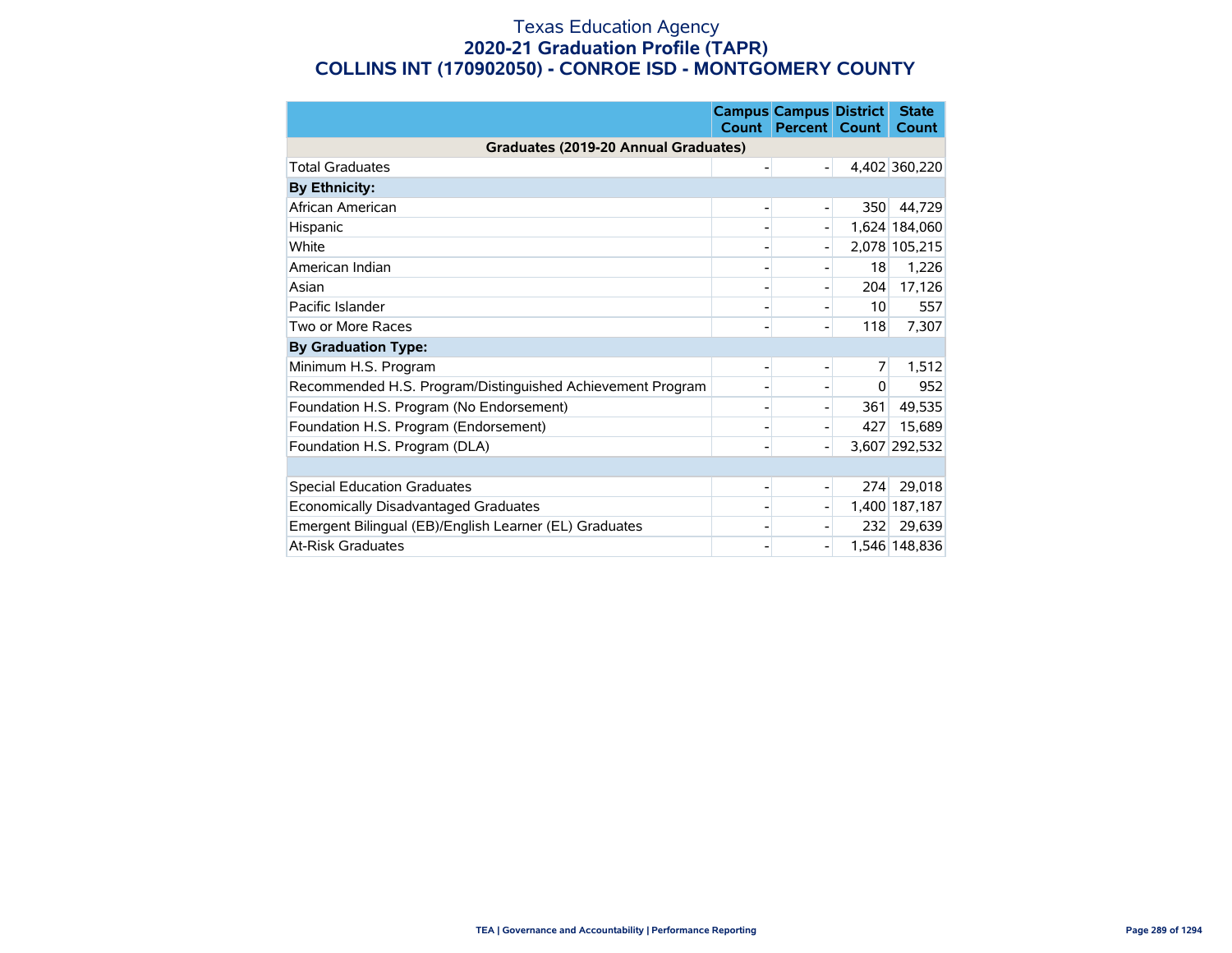#### Texas Education Agency **2020-21 College, Career, and Military Readiness (CCMR) (TAPR) COLLINS INT (170902050) - CONROE ISD - MONTGOMERY COUNTY**

**There is no data for this campus.**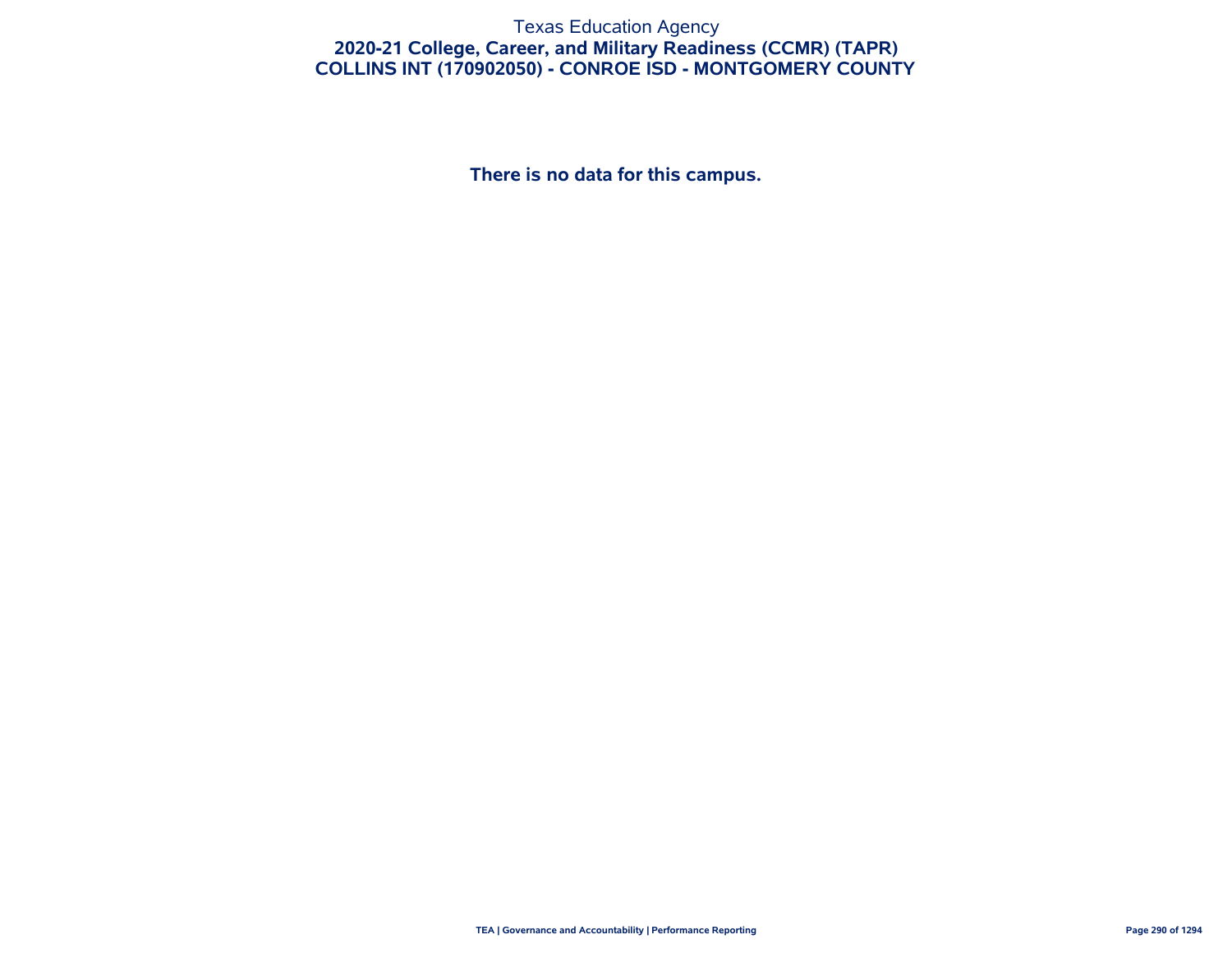#### Texas Education Agency **2020-21 CCMR-Related Indicators (TAPR) COLLINS INT (170902050) - CONROE ISD - MONTGOMERY COUNTY**

**There is no data for this campus.**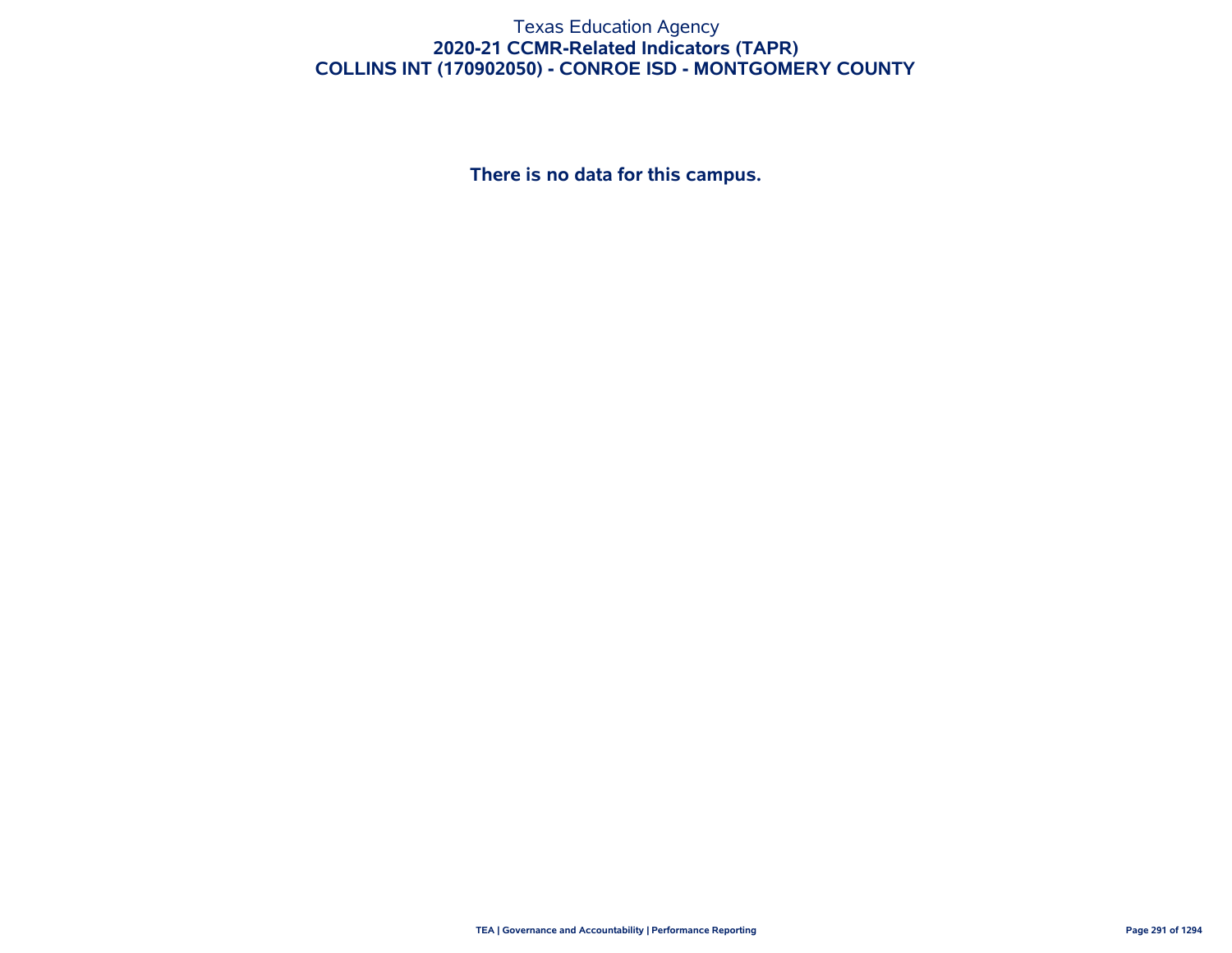#### Texas Education Agency **2020-21 Other Postsecondary Indicators (TAPR) COLLINS INT (170902050) - CONROE ISD - MONTGOMERY COUNTY**

**There is no data for this campus.**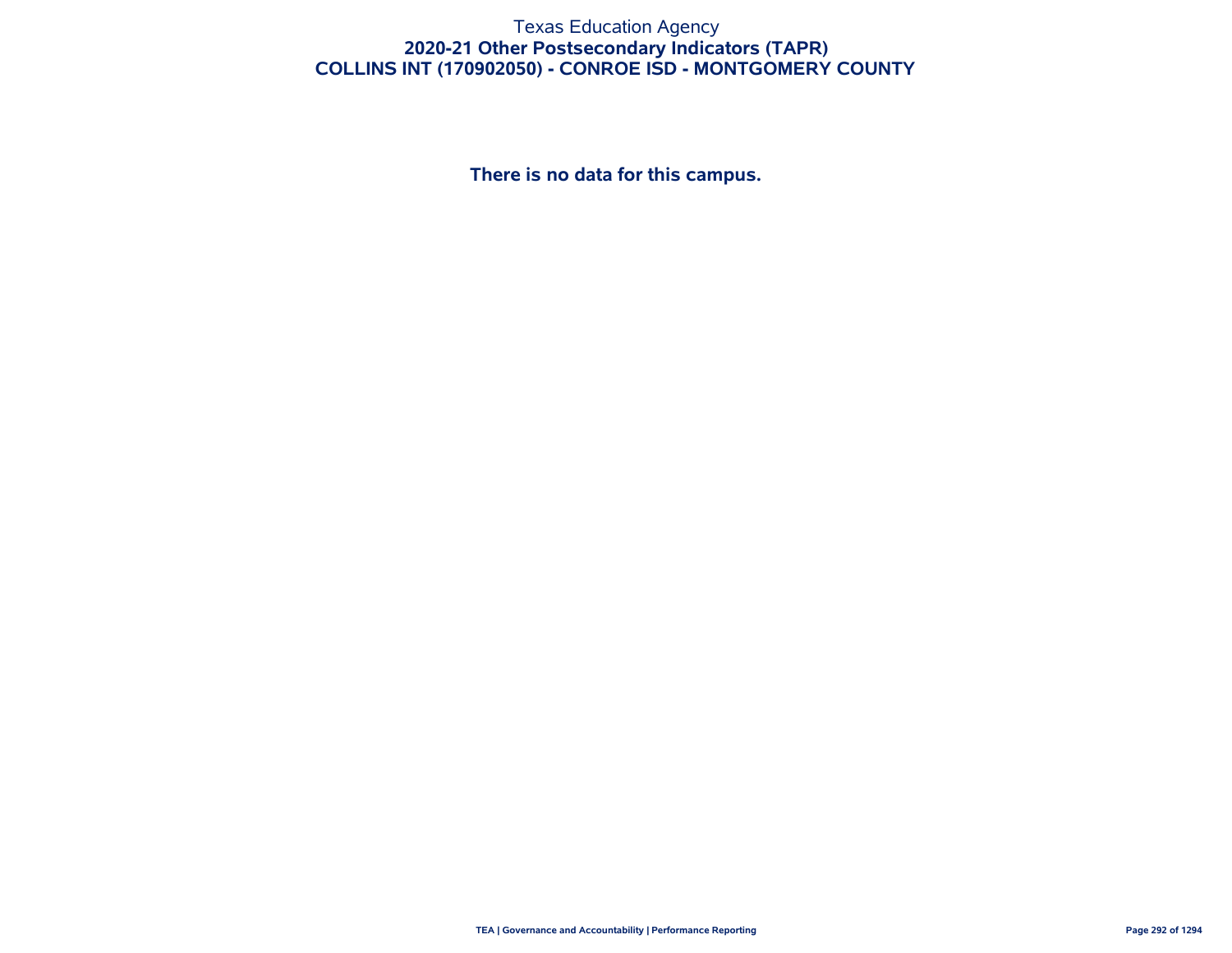#### Texas Education Agency **2020-21 Student Information (TAPR) COLLINS INT (170902050) - CONROE ISD - MONTGOMERY COUNTY**

|                                               |                |                               | <b>Membership</b> |                             |             |                               | <b>Enrollment</b> |                             |
|-----------------------------------------------|----------------|-------------------------------|-------------------|-----------------------------|-------------|-------------------------------|-------------------|-----------------------------|
|                                               |                | <b>Campus</b>                 |                   |                             |             | <b>Campus</b>                 |                   |                             |
| <b>Student Information</b>                    |                | <b>Count Percent District</b> |                   | <b>State</b>                |             | <b>Count Percent District</b> |                   | <b>State</b>                |
|                                               |                |                               |                   |                             |             |                               |                   |                             |
| <b>Total Students</b>                         |                |                               |                   | 729 100.0% 64,294 5,359,040 |             |                               |                   | 729 100.0% 64,563 5,371,586 |
| <b>Students by Grade:</b>                     |                |                               |                   |                             |             |                               |                   |                             |
| Early Childhood Education                     | 0              | 0.0%                          | 0.3%              | 0.3%                        | 0           | 0.0%                          | 0.5%              | 0.4%                        |
| Pre-Kindergarten                              | 0              | 0.0%                          | 2.2%              | 3.7%                        | $\pmb{0}$   | 0.0%                          | 2.2%              | 3.7%                        |
| Kindergarten                                  | 0              | 0.0%                          | 6.7%              | 6.7%                        | 0           | 0.0%                          | 6.7%              | 6.7%                        |
| Grade 1                                       | 0              | 0.0%                          | 7.1%              | 7.1%                        | 0           | 0.0%                          | 7.1%              | 7.1%                        |
| Grade 2                                       | 0              | 0.0%                          | 7.2%              | 7.1%                        | 0           | 0.0%                          | 7.1%              | 7.1%                        |
| Grade 3                                       | $\mathbf{0}$   | 0.0%                          | 7.2%              | 7.1%                        | 0           | 0.0%                          | 7.2%              | 7.1%                        |
| Grade 4                                       | $\mathbf{0}$   | 0.0%                          | 7.2%              | 7.2%                        | 0           | 0.0%                          | 7.2%              | 7.2%                        |
| Grade 5                                       | 369            | 50.6%                         | 7.7%              | 7.4%                        | 369         | 50.6%                         | 7.7%              | 7.4%                        |
| Grade 6                                       | 360            | 49.4%                         | 7.9%              | 7.7%                        | 360         | 49.4%                         | 7.9%              | 7.7%                        |
| Grade 7                                       | 0              | 0.0%                          | 8.0%              | 7.9%                        | 0           | 0.0%                          | 8.0%              | 7.8%                        |
| Grade 8                                       | 0              | 0.0%                          | 8.0%              | 7.9%                        | 0           | 0.0%                          | 8.0%              | 7.9%                        |
| Grade 9                                       | 0              | 0.0%                          | 7.9%              | 8.1%                        | 0           | 0.0%                          | 7.9%              | 8.1%                        |
| Grade 10                                      | 0              | 0.0%                          | 8.1%              | 7.8%                        | 0           | 0.0%                          | 8.1%              | 7.8%                        |
| Grade 11                                      | $\mathbf 0$    | 0.0%                          | 7.5%              | 7.2%                        | 0           | 0.0%                          | 7.5%              | 7.2%                        |
| Grade 12                                      | $\mathbf 0$    | 0.0%                          | 6.9%              | 6.8%                        | $\mathbf 0$ | 0.0%                          | 7.0%              | 6.8%                        |
| <b>Ethnic Distribution:</b>                   |                |                               |                   |                             |             |                               |                   |                             |
| African American                              | 41             | 5.6%                          | 8.7%              | 12.7%                       | 41          | 5.6%                          | 8.7%              | 12.7%                       |
| Hispanic                                      | 151            | 20.7%                         | 38.0%             | 52.9%                       | 151         | 20.7%                         | 37.9%             | 52.9%                       |
| White                                         | 416            | 57.1%                         | 44.5%             | 26.5%                       | 416         | 57.1%                         | 44.5%             | 26.5%                       |
| American Indian                               | $\overline{4}$ | 0.5%                          | 0.4%              | 0.3%                        | 4           | 0.5%                          | 0.4%              | 0.3%                        |
| Asian                                         | 76             | 10.4%                         | 4.9%              | 4.7%                        | 76          | 10.4%                         | 4.9%              | 4.7%                        |
| Pacific Islander                              | 3              | 0.4%                          | 0.2%              | 0.2%                        | 3           | 0.4%                          | 0.2%              | 0.2%                        |
| Two or More Races                             | 38             | 5.2%                          | 3.3%              | 2.7%                        | 38          | 5.2%                          | 3.3%              | 2.7%                        |
| Sex:                                          |                |                               |                   |                             |             |                               |                   |                             |
| Female                                        | 348            | 47.7%                         | 49.1%             | 48.9%                       | 348         | 47.7%                         | 49.0%             | 48.9%                       |
| Male                                          | 381            | 52.3%                         | 50.9%             | 51.1%                       | 381         | 52.3%                         | 51.0%             | 51.1%                       |
|                                               |                |                               |                   |                             |             |                               |                   |                             |
| Economically Disadvantaged                    | 95             | 13.0%                         | 39.8%             | 60.3%                       | 95          | 13.0%                         | 39.8%             | 60.2%                       |
| Non-Educationally Disadvantaged               | 634            | 87.0%                         | 60.2%             | 39.7%                       | 634         | 87.0%                         | 60.2%             | 39.8%                       |
| Section 504 Students                          | 84             | 11.5%                         | 8.1%              | 7.2%                        | 84          | 11.5%                         | 8.1%              | 7.2%                        |
| <b>EB Students/EL</b>                         | 32             | 4.4%                          | 16.3%             | 20.7%                       | 32          | 4.4%                          | 16.3%             | 20.6%                       |
| Students w/ Disciplinary Placements (2019-20) | 1              | 0.1%                          | 0.8%              | 1.2%                        |             |                               |                   |                             |
| Students w/ Dyslexia                          | 57             | 7.8%                          | 5.1%              | 4.5%                        | 57          | 7.8%                          | 5.1%              | 4.5%                        |
| <b>Foster Care</b>                            | $\mathbf 0$    | 0.0%                          | 0.3%              | 0.3%                        | $\mathbf 0$ | 0.0%                          | 0.3%              | 0.3%                        |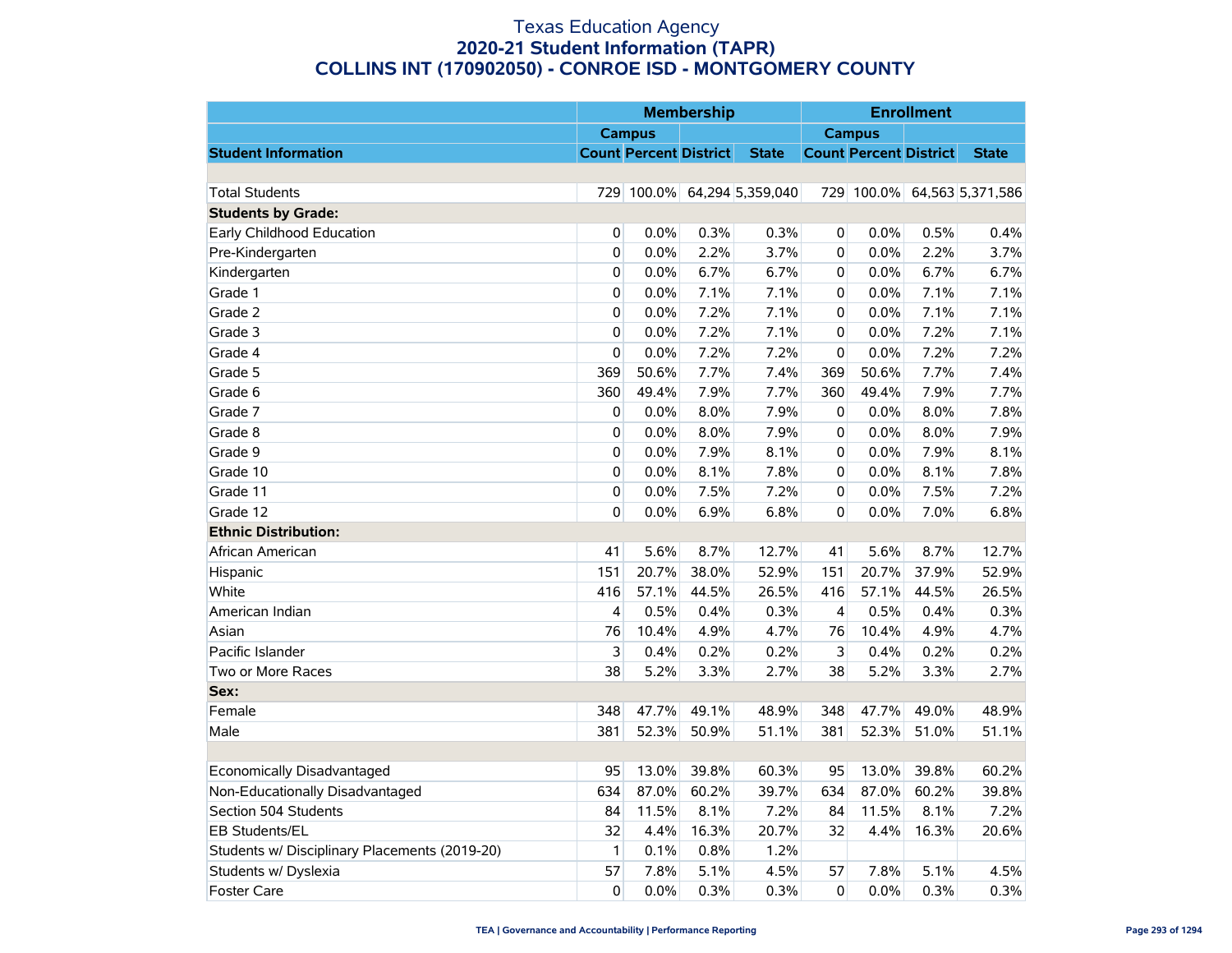#### Texas Education Agency **2020-21 Student Information (TAPR) COLLINS INT (170902050) - CONROE ISD - MONTGOMERY COUNTY**

|                                                                          |                |                               | <b>Membership</b> |              |     |               | <b>Enrollment</b>             |              |
|--------------------------------------------------------------------------|----------------|-------------------------------|-------------------|--------------|-----|---------------|-------------------------------|--------------|
|                                                                          |                | <b>Campus</b>                 |                   |              |     | <b>Campus</b> |                               |              |
| <b>Student Information</b>                                               |                | <b>Count Percent District</b> |                   | <b>State</b> |     |               | <b>Count Percent District</b> | <b>State</b> |
| Homeless                                                                 | 3              | 0.4%                          | 0.5%              | 1.1%         | 3   | 0.4%          | 0.5%                          | 1.1%         |
| Immigrant                                                                | 25             | 3.4%                          | 2.8%              | 2.0%         | 25  | 3.4%          | 2.8%                          | 2.0%         |
| Migrant                                                                  | 0              | 0.0%                          | 0.1%              | 0.3%         | 0   | 0.0%          | 0.1%                          | 0.3%         |
| Title I                                                                  | 3              | 0.4%                          | 29.4%             | 64.5%        | 3   | 0.4%          | 29.4%                         | 64.5%        |
| Military Connected                                                       | 8              | 1.1%                          | 0.6%              | 2.7%         | 8   | 1.1%          | 0.5%                          | 2.7%         |
| At-Risk                                                                  | 129            | 17.7%                         | 39.1%             | 49.2%        | 129 | 17.7%         | 39.0%                         | 49.1%        |
| <b>Students by Instructional Program:</b>                                |                |                               |                   |              |     |               |                               |              |
| <b>Bilingual/ESL Education</b>                                           | 31             | 4.3%                          | 15.9%             | 21.0%        | 31  | 4.3%          | 15.9%                         | 20.9%        |
| Gifted and Talented Education                                            | 152            | 20.9%                         | 8.3%              | 8.3%         | 152 | 20.9%         | 8.3%                          | 8.3%         |
| <b>Special Education</b>                                                 | 41             | 5.6%                          | 8.8%              | 11.1%        | 41  | 5.6%          | 9.1%                          | 11.3%        |
| Students with Disabilities by Type of Primary Disability:                |                |                               |                   |              |     |               |                               |              |
| <b>Total Students with Disabilities</b>                                  | 41             |                               |                   |              |     |               |                               |              |
| By Type of Primary Disability<br>Students with Intellectual Disabilities | 7              | 17.1%                         | 34.9%             | 42.5%        |     |               |                               |              |
| Students with Physical Disabilities                                      | 7              | 17.1%                         | 22.9%             | 21.3%        |     |               |                               |              |
| <b>Students with Autism</b>                                              | 8              | 19.5%                         | 17.5%             | 14.1%        |     |               |                               |              |
| Students with Behavioral Disabilities                                    | 19             | 46.3%                         | 22.5%             | 20.6%        |     |               |                               |              |
| Students with Non-Categorical Early Childhood                            | 0              | 0.0%                          | 2.2%              | 1.5%         |     |               |                               |              |
| Mobility (2019-20):                                                      |                |                               |                   |              |     |               |                               |              |
| <b>Total Mobile Students</b>                                             | 51             | 6.8%                          | 11.2%             | 13.8%        |     |               |                               |              |
| By Ethnicity:<br>African American                                        | 4              | 0.5%                          | 1.6%              | 2.8%         |     |               |                               |              |
| Hispanic                                                                 | 16             | 2.1%                          | 4.4%              | 7.1%         |     |               |                               |              |
| White                                                                    | 23             | 3.1%                          | 4.3%              | 3.1%         |     |               |                               |              |
| American Indian                                                          | 0              | 0.0%                          | 0.0%              | 0.1%         |     |               |                               |              |
| Asian                                                                    | 4              | 0.5%                          | 0.3%              | 0.4%         |     |               |                               |              |
| Pacific Islander                                                         | 0              | 0.0%                          | 0.1%              | 0.0%         |     |               |                               |              |
| Two or More Races                                                        | 4              | 0.5%                          | 0.4%              | 0.4%         |     |               |                               |              |
| Count and Percent of Special Ed Students who are Mobile                  | 3              | 7.9%                          | 15.9%             | 16.5%        |     |               |                               |              |
| Count and Percent of EB Students/EL who are Mobile                       | $\overline{2}$ | 5.3%                          | 14.0%             | 13.6%        |     |               |                               |              |
| Count and Percent of Econ Dis Students who are Mobile                    | 26             | 26.0%                         | 16.3%             | 16.0%        |     |               |                               |              |
| <b>Student Attrition (2019-20):</b>                                      |                |                               |                   |              |     |               |                               |              |
| <b>Total Student Attrition</b>                                           | 42             | 11.7%                         | 16.7%             | 16.6%        |     |               |                               |              |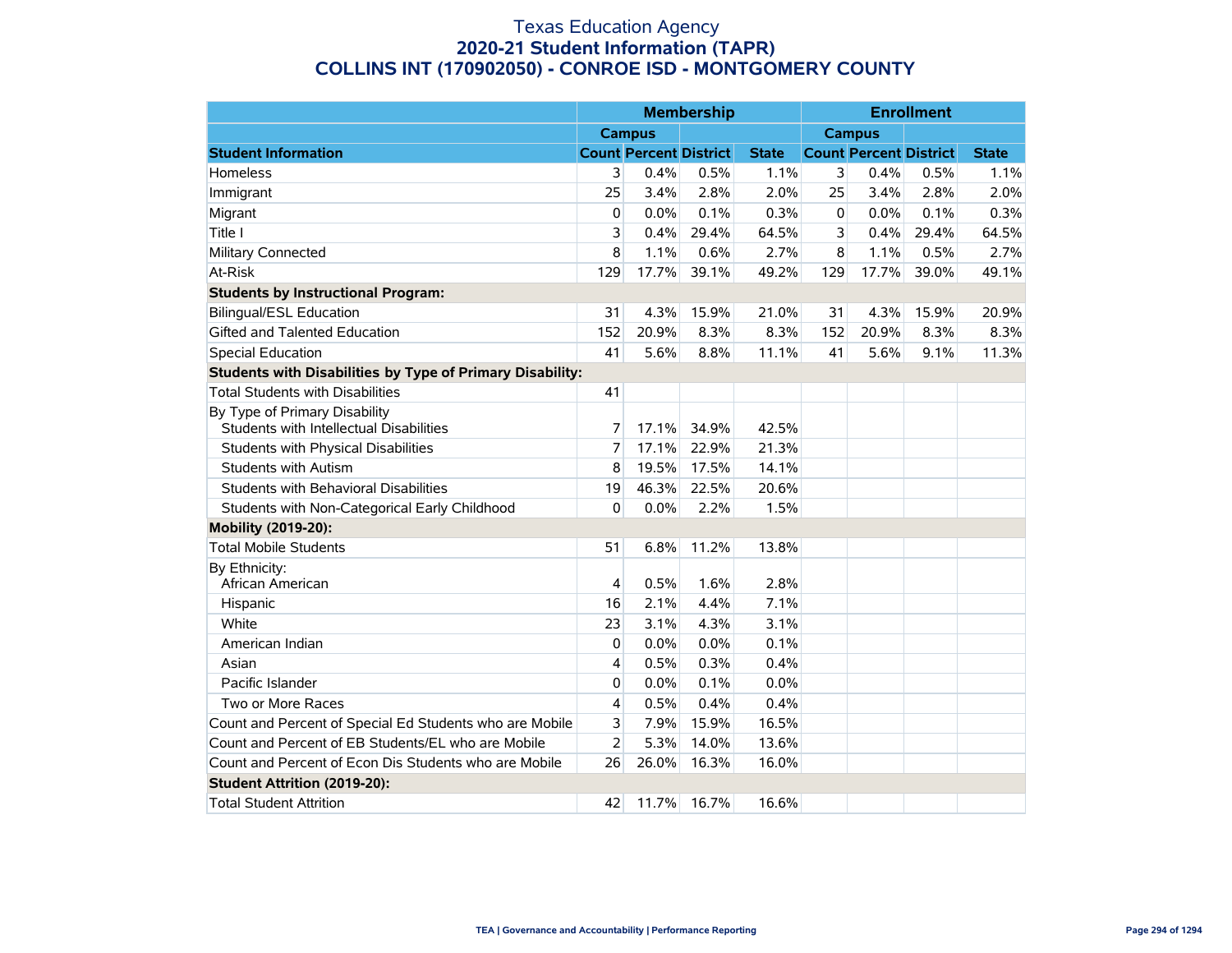#### Texas Education Agency **2020-21 Student Information (TAPR) COLLINS INT (170902050) - CONROE ISD - MONTGOMERY COUNTY**

|                                                                                  | --Non-Special<br><b>Education Rates--</b> |         |              | ---Special Education<br>Rates--- |      |              |  |
|----------------------------------------------------------------------------------|-------------------------------------------|---------|--------------|----------------------------------|------|--------------|--|
| <b>Student</b><br><b>Information Campus District State Campus District State</b> |                                           |         |              |                                  |      |              |  |
|                                                                                  | <b>Retention Rates by Grade:</b>          |         |              |                                  |      |              |  |
| Kindergarten                                                                     |                                           | $0.4\%$ | 1.4%         | -                                | 0.8% | 4.8%         |  |
| Grade 1                                                                          |                                           |         | $0.6\%$ 1.9% | -                                |      | $0.8\%$ 3.2% |  |
| Grade 2                                                                          |                                           |         | $0.1\%$ 1.0% | -                                |      | $0.8\%$ 1.4% |  |
| Grade 3                                                                          |                                           |         | $0.2\%$ 0.5% | $\overline{\phantom{0}}$         |      | $0.6\%$ 0.6% |  |
| Grade 4                                                                          |                                           |         | $0.0\%$ 0.3% | -                                |      | $0.2\%$ 0.4% |  |
| Grade 5                                                                          | $0.0\%$                                   |         | $0.1\%$ 0.2% | 0.0%                             |      | $0.0\%$ 0.3% |  |
| Grade 6                                                                          | $0.0\%$                                   |         | $0.0\%$ 0.2% | 0.0%                             |      | $0.2\%$ 0.3% |  |
| Grade 7                                                                          |                                           |         | $0.1\%$ 0.3% | -                                |      | $0.2\%$ 0.3% |  |
| Grade 8                                                                          |                                           |         | $0.0\%$ 0.2% | $\overline{a}$                   |      | $0.0\%$ 0.4% |  |
| Grade 9                                                                          |                                           |         | 1.3% 4.7%    |                                  |      | 1.1% 7.8%    |  |

Class Size Averages by Grade and Subject (Derived from teacher responsibility records):

| <b>Class Size</b><br><b>Information</b> | <b>Campus District State</b> |      |      |  |  |
|-----------------------------------------|------------------------------|------|------|--|--|
| Elementary:                             |                              |      |      |  |  |
| Kindergarten                            |                              | 18.7 | 17.7 |  |  |
| Grade 1                                 |                              | 18.6 | 18.0 |  |  |
| Grade 2                                 |                              | 19.7 | 18.0 |  |  |
| Grade 3                                 |                              | 19.3 | 18.2 |  |  |
| Grade 4                                 |                              | 19.6 | 18.3 |  |  |
| Grade 5                                 | 25.9                         | 23.2 | 19.8 |  |  |
| Grade 6                                 | 23.7                         | 24.0 | 19.4 |  |  |
| Secondary:                              |                              |      |      |  |  |
| English/Language Arts                   |                              | 20.1 | 15.7 |  |  |
| Foreign Languages                       |                              | 22.8 | 17.8 |  |  |
| <b>Mathematics</b>                      |                              | 21.8 | 16.9 |  |  |
| Science                                 |                              | 22.2 | 17.9 |  |  |
| Social Studies                          |                              | 23.5 | 18.3 |  |  |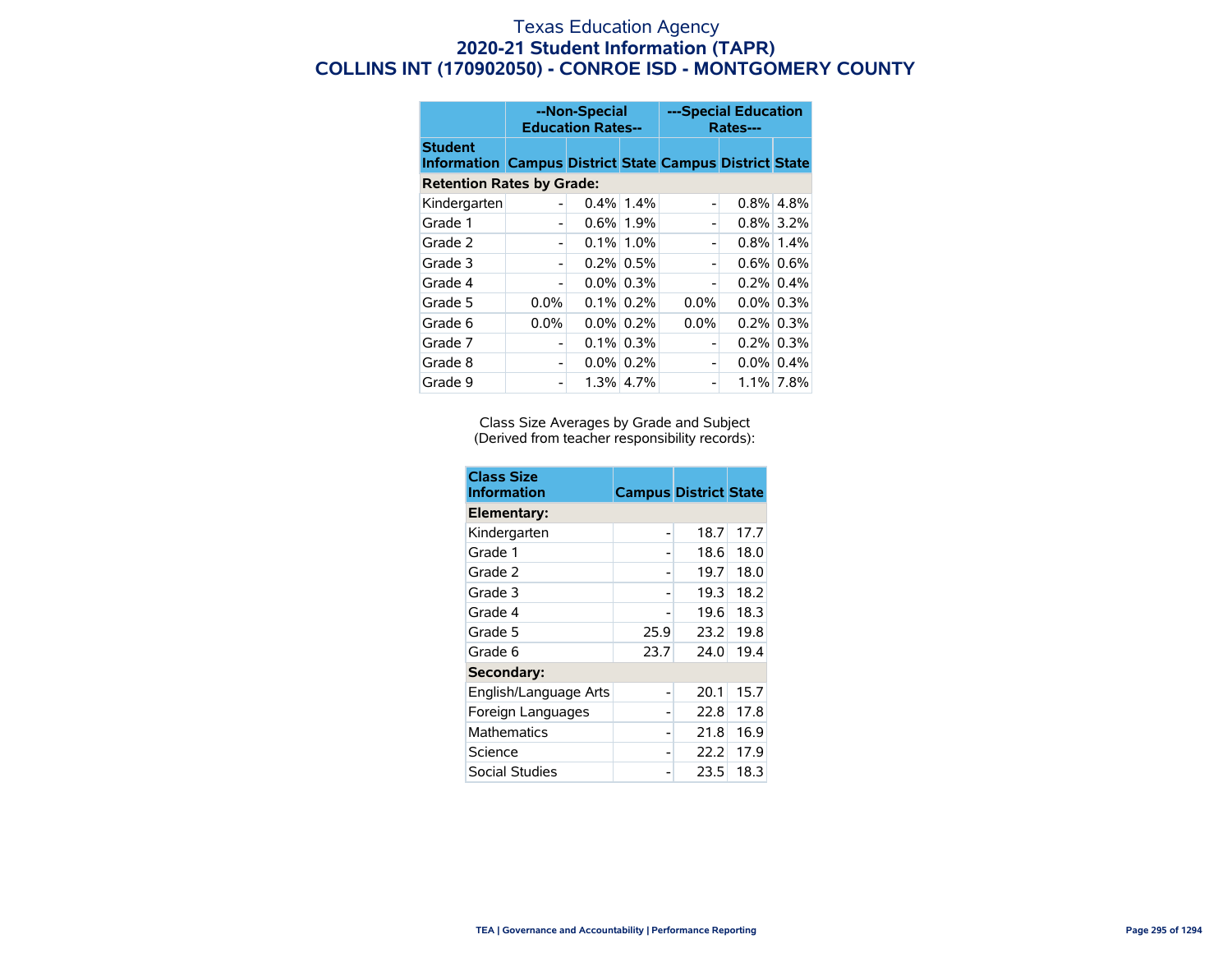#### Texas Education Agency **2020-21 Staff Information (TAPR) COLLINS INT (170902050) - CONROE ISD - MONTGOMERY COUNTY**

|                                               | --------- Campus ---------            |        |        |                |  |  |
|-----------------------------------------------|---------------------------------------|--------|--------|----------------|--|--|
| <b>Staff Information</b>                      | <b>Count/Average Percent District</b> |        |        | <b>State</b>   |  |  |
|                                               |                                       |        |        |                |  |  |
| <b>Total Staff</b>                            | 59.6                                  | 100.0% | 100.0% | 100.0%         |  |  |
|                                               |                                       |        |        |                |  |  |
| Professional Staff:                           | 51.0                                  | 85.6%  | 63.7%  | 64.3%          |  |  |
| <b>Teachers</b>                               | 41.0                                  | 68.9%  | 49.8%  | 49.6%          |  |  |
| Professional Support                          | 8.0                                   | 13.4%  | 10.8%  | 10.6%          |  |  |
| Campus Administration (School Leadership)     | 2.0                                   | 3.4%   | 2.6%   | 3.0%           |  |  |
| <b>Educational Aides:</b>                     | 8.6                                   | 14.4%  | 9.1%   | 10.6%          |  |  |
| <b>Librarians and Counselors (Headcount):</b> |                                       |        |        |                |  |  |
| <b>Full-time Librarians</b>                   | 1.0                                   | n/a    | 63.0   | 4,290.0        |  |  |
| Part-time Librarians                          | 0.0                                   | n/a    | 1.0    | 582.0          |  |  |
| <b>Full-time Counselors</b>                   | 2.0                                   | n/a    |        | 159.0 13,211.0 |  |  |
| Part-time Counselors                          | 0.0                                   | n/a    | 0.0    | 1,126.0        |  |  |
|                                               |                                       |        |        |                |  |  |
| <b>Total Minority Staff:</b>                  | 5.9                                   | 9.9%   | 32.8%  | 51.5%          |  |  |
| <b>Teachers by Ethnicity:</b>                 |                                       |        |        |                |  |  |
| African American                              | 0.0                                   | 0.0%   | 5.7%   | 11.1%          |  |  |
| Hispanic                                      | 2.0                                   | 4.9%   | 15.8%  | 28.4%          |  |  |
| White                                         | 37.0                                  | 90.2%  | 76.0%  | 56.9%          |  |  |
| American Indian                               | 0.0                                   | 0.0%   | 0.3%   | 0.3%           |  |  |
| Asian                                         | 0.0                                   | 0.0%   | 1.0%   | 1.8%           |  |  |
| Pacific Islander                              | 0.0                                   | 0.0%   | 0.1%   | 0.2%           |  |  |
| Two or More Races                             | 2.0                                   | 4.9%   | 1.1%   | 1.2%           |  |  |
| <b>Teachers by Sex:</b>                       |                                       |        |        |                |  |  |
| Males                                         | 5.0                                   | 12.2%  | 20.2%  | 23.8%          |  |  |
| Females                                       | 36.0                                  | 87.8%  | 79.8%  | 76.2%          |  |  |
| <b>Teachers by Highest Degree Held:</b>       |                                       |        |        |                |  |  |
| No Degree                                     | 0.0                                   | 0.0%   | 0.6%   | 1.2%           |  |  |
| <b>Bachelors</b>                              | 31.0                                  | 75.6%  | 72.8%  | 73.0%          |  |  |
| <b>Masters</b>                                | 10.0                                  | 24.4%  | 25.7%  | 25.0%          |  |  |
| Doctorate                                     | 0.0                                   | 0.0%   | 0.8%   | 0.7%           |  |  |
| <b>Teachers by Years of Experience:</b>       |                                       |        |        |                |  |  |
| <b>Beginning Teachers</b>                     | 1.0                                   | 2.4%   | 5.0%   | 6.7%           |  |  |
| 1-5 Years Experience                          | 10.0                                  | 24.4%  | 26.8%  | 27.8%          |  |  |
| 6-10 Years Experience                         | 15.0                                  | 36.6%  | 21.6%  | 20.3%          |  |  |
| 11-20 Years Experience                        | 10.0                                  | 24.4%  | 32.5%  | 29.1%          |  |  |
| 21-30 Years Experience                        | 4.0                                   | 9.8%   | 11.8%  | 13.0%          |  |  |
| Over 30 Years Experience                      | 1.0                                   | 2.4%   | 2.3%   | 3.1%           |  |  |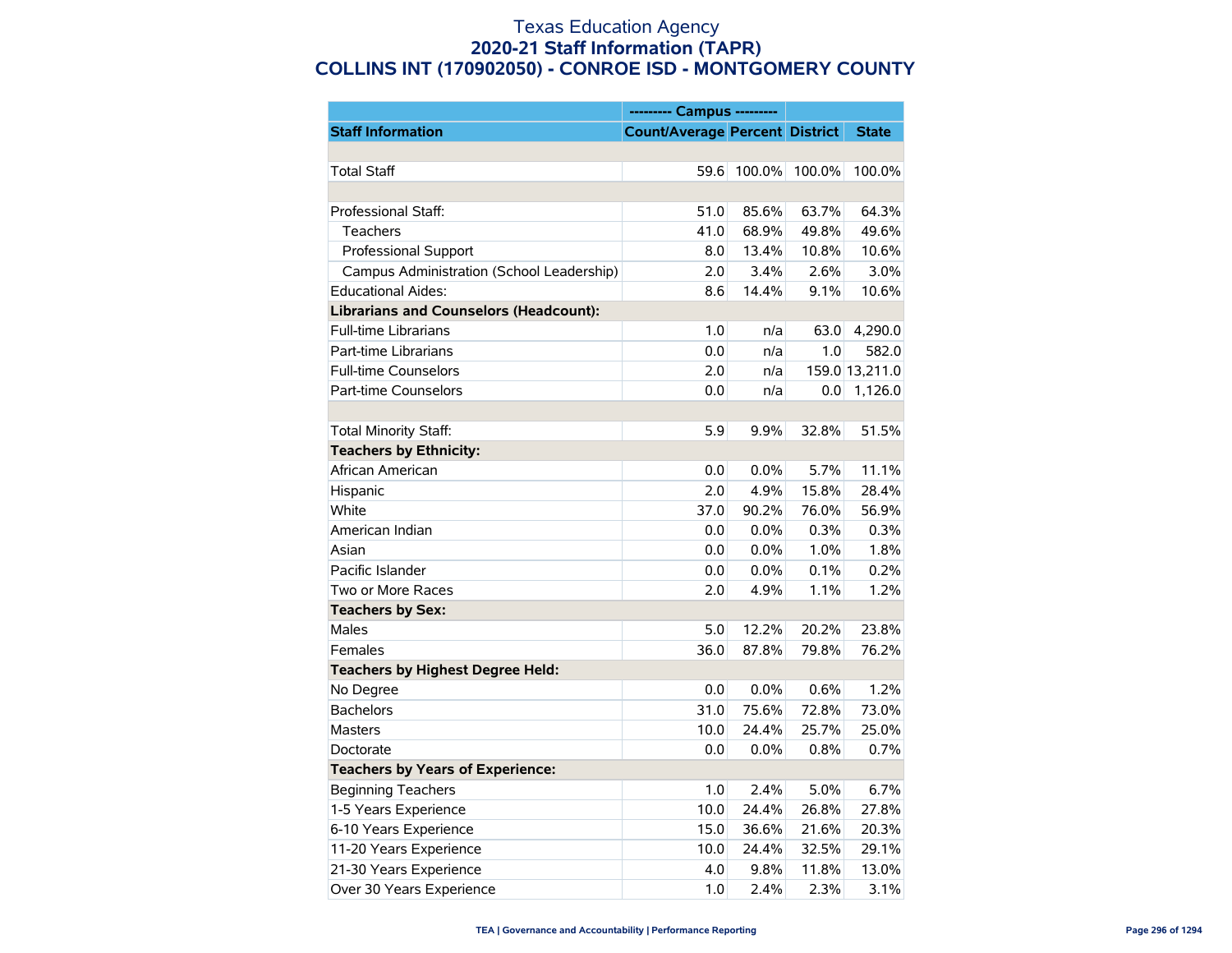#### Texas Education Agency **2020-21 Staff Information (TAPR) COLLINS INT (170902050) - CONROE ISD - MONTGOMERY COUNTY**

|                                | --------- Campus ---------             |              |  |  |
|--------------------------------|----------------------------------------|--------------|--|--|
| <b>Staff Information</b>       | Count/Average Percent District   State |              |  |  |
|                                |                                        |              |  |  |
| Number of Students per Teacher | 17.8<br>n/a                            | 14.5<br>15.6 |  |  |

| <b>Staff Information</b>                                             | <b>Campus</b> | <b>District</b> | <b>State</b> |  |  |  |
|----------------------------------------------------------------------|---------------|-----------------|--------------|--|--|--|
| <b>Experience of Campus Leadership:</b>                              |               |                 |              |  |  |  |
| Average Years Experience of Principals                               | 7.0           | 7.1             | 6.4          |  |  |  |
| Average Years Experience of Principals with District                 | 7.0           | 6.8             | 5.5          |  |  |  |
| Average Years Experience of Assistant Principals                     | 2.0           | 7.6             | 5.5          |  |  |  |
| Average Years Experience of Assistant Principals with District       | 2.0           | 6.5             | 4.8          |  |  |  |
|                                                                      |               |                 |              |  |  |  |
| Average Years Experience of Teachers:                                | 10.4          | 11.0            | 11.2         |  |  |  |
| Average Years Experience of Teachers with District:                  | 5.9           | 6.8             | 7.2          |  |  |  |
| Average Teacher Salary by Years of Experience (regular duties only): |               |                 |              |  |  |  |
| <b>Beginning Teachers</b>                                            | \$57,650      | \$56,647        | \$50,849     |  |  |  |
| 1-5 Years Experience                                                 | \$58,230      | \$58,275        | \$53,288     |  |  |  |
| 6-10 Years Experience                                                | \$59,788      | \$59,997        | \$56,282     |  |  |  |
| 11-20 Years Experience                                               | \$62,360      | \$62,496        | \$59,900     |  |  |  |
| 21-30 Years Experience                                               | \$66,555      | \$67,349        | \$64,637     |  |  |  |
| Over 30 Years Experience                                             | \$70,072      | \$74,006        | \$69,974     |  |  |  |
| Average Actual Salaries (regular duties only):                       |               |                 |              |  |  |  |
| <b>Teachers</b>                                                      | \$60,894      | \$61,365        | \$57,641     |  |  |  |
| Professional Support                                                 | \$67,740      | \$70,762        | \$68,030     |  |  |  |
| Campus Administration (School Leadership)                            | \$97,252      | \$93,986        | \$83,424     |  |  |  |
|                                                                      |               |                 |              |  |  |  |
| Instructional Staff Percent:                                         | n/a           | 64.5%           | 64.6%        |  |  |  |
|                                                                      |               |                 |              |  |  |  |
| Contracted Instructional Staff (not incl. above):                    | 0.0           | 4.3             | 5,731.4      |  |  |  |

|                                          | ----- Campus ----- |                         |         |              |
|------------------------------------------|--------------------|-------------------------|---------|--------------|
| <b>Program Information</b>               | Count              | <b>Percent District</b> |         | <b>State</b> |
| Teachers by Program (population served): |                    |                         |         |              |
| <b>Bilingual/ESL Education</b>           | 0.0                | $0.0\%$                 | 7.6%    | 6.2%         |
| Career and Technical Education           | 0.0                | $0.0\%$                 | 4.6%    | 5.1%         |
| Compensatory Education                   | 0.0                | $0.0\%$                 | $0.0\%$ | 2.8%         |
| Gifted and Talented Education            | 0.0                | $0.0\%$                 | 0.3%    | 1.8%         |
| <b>Regular Education</b>                 | 38.0               | 92.7%                   | 66.5%   | 71.0%        |
| <b>Special Education</b>                 | 3.0                | 7.3%                    | 14.0%   | 9.4%         |
| Other                                    | 0.0                | $0.0\%$                 | 7.1%    | 3.6%         |